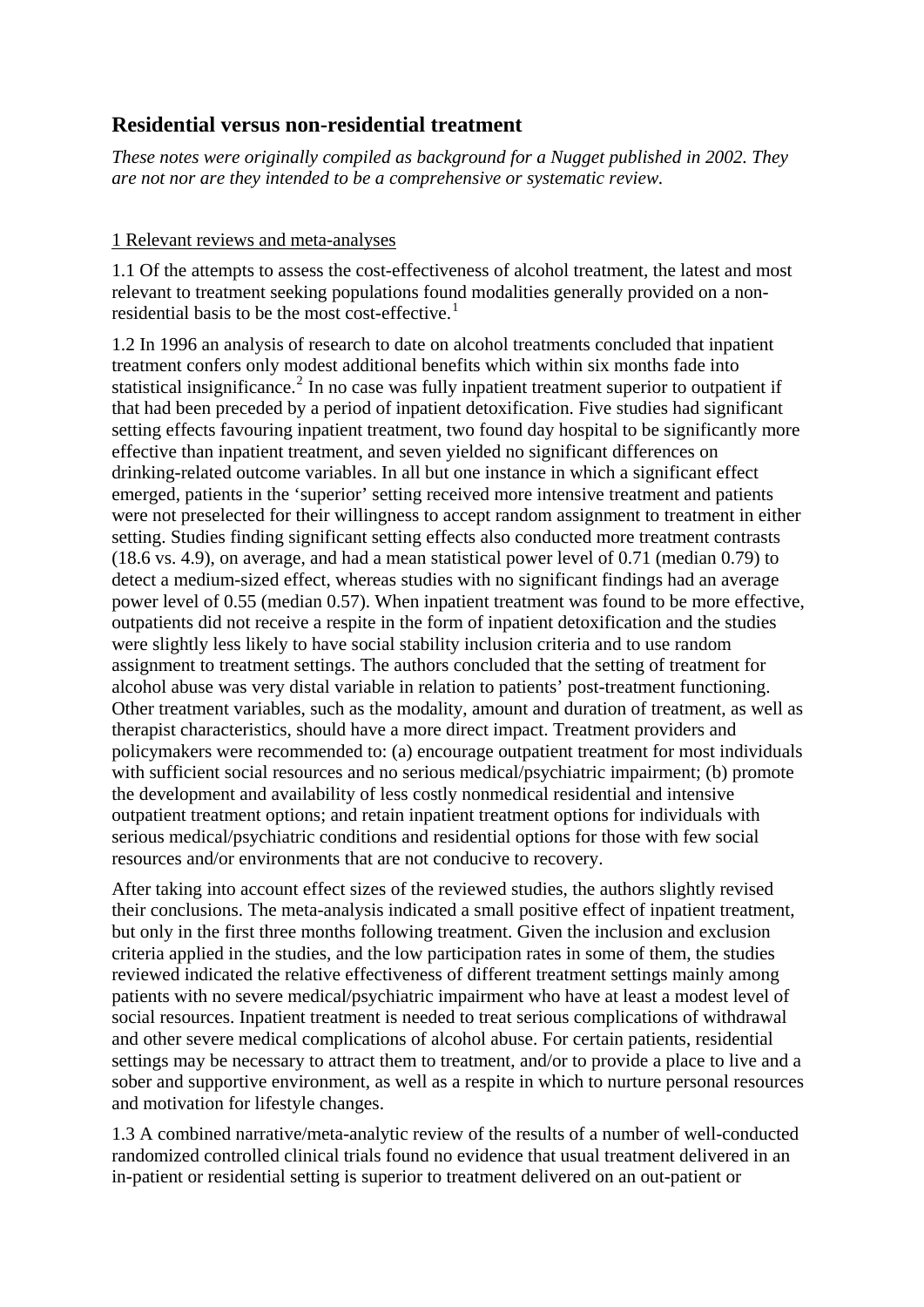non-residential basis for the treatment of alcohol dependence.<sup>[3](#page-18-1)</sup> Nor was there any evidence to support the view that in-patient/residential treatment is superior to a day patient (partial hospitalisation) intervention, or that longer in-patient treatment is superior to shorter in-patient treatment. The review suggested that in-patient/residential care should not be considered as a standard setting for intervention for alcohol dependence. However, the authors cautioned that their findings did not contradict the view that in-patient/residential care remains suitable for specific sub-populations of alcohol dependent individuals, such as those requiring closely supervised detoxification, respite care, or who (because of extreme severity of dependence on alcohol) may require an intense form of supervised intervention.

The above review did not stress the important qualification that studies which randomise patients to residential and non-residential options are obliged to do so only for those who in practice can attend and are prepared to be randomised to either. The advantages of residential care are likely to be most apparent among the homeless and those whose extreme vulnerability makes outpatient care an unsafe option or those with very strong preferences. For example, one of the cited studies excluded 'skid row' alcoholics and patients with a preference for one setting or the other (of the latter, very few in this case), and its outpatient sample scored nearly 3 out of [4](#page-18-1) on a scale of social stability.<sup>4</sup> In this and in other studies the intensity of follow-up contact – partly dictated by research requirements – would have helped obscure differences in the impact of the initial treatment episode. In another study all the male subjects had female partners and what in the review is portrayed as a six-week inpatient stay was in fact a mix of outpatient and inpatient treatment, the latter reserved for the minority not doing well as outpatients. $5$ 

#### Summary of remaining sections

The assumption that treatment retention and completion would be linked to term short and long-term outcomes is reasonable<sup>[6](#page-18-1)[7](#page-18-1)[8](#page-19-0)</sup> but needs to be tested in a follow-up study. Residential settings seem to help extricate residents from a particularly damaging environment<sup>[9](#page-19-0) [10](#page-19-0)</sup> but the added benefits can fade after discharge back into the community.<sup>[11](#page-19-0) [12](#page-19-0)</sup> <sup>[13](#page-19-0)</sup>

In one US study suicide risk emerged as the key indicator for short-term residential as opposed to outpatient treatment.<sup>[14](#page-19-0)</sup> Though this finding is not universal,  $^{15}$  $^{15}$  $^{15}$  in other studies clients with relatively severe psychiatric problems<sup>[16](#page-19-0)</sup> (in some combined with severe employment or family problems  $17 \tcdot 18$  $17 \tcdot 18$  $17 \tcdot 18$ ) have been found to profit most from inpatient programmes.

These and other studies support the general contention<sup>19</sup> that m[ore](#page-19-0) severely dependent<sup>[20](#page-19-0) [21](#page-19-0)</sup> and problematic clients<sup>[22](#page-19-0) [23](#page-19-0) [24](#page-19-0)</sup> differentially benefit from residential care. Where studies have found no added benefit for more severe cases this may have been because the service's caseload was limited in severity<sup>[25](#page-19-0)</sup> or because the study set severity limits so that all the subjects could safely be sent to either residential or non-residential care.<sup>[26](#page-19-0) [27](#page-19-0) [28](#page-19-0) [29](#page-19-0) [30](#page-19-0) [31](#page-19-0)</sup>  $32$  Other attributes found in some studies to favour residential care include low cognitive [functioning,](#page-19-0) $33$  [homelessness,](#page-20-0)  $34$  [low social support,](#page-20-0)  $35$  [and poor employment prospects.](#page-20-0)  $36$ [Variability in matching attributes is to be expected. What matters in any particular situation](#page-20-0)  [will depend on the range of problems in the caseload and the alternative treatments on offer.](#page-20-0)  [For example, if very severe cases are admitted beyond the capacity of any of the options, or if](#page-20-0)  [the caseload is unproblematic enough to do well whatever the treatment, then none will seem](#page-20-0)  [preferable.](#page-20-0)<sup>37</sup> Similarly, where these are available, intensive non-residential options (but not [routine outpatient care\) may almost match residential settings even for severe cases.](#page-20-0)<sup>38</sup>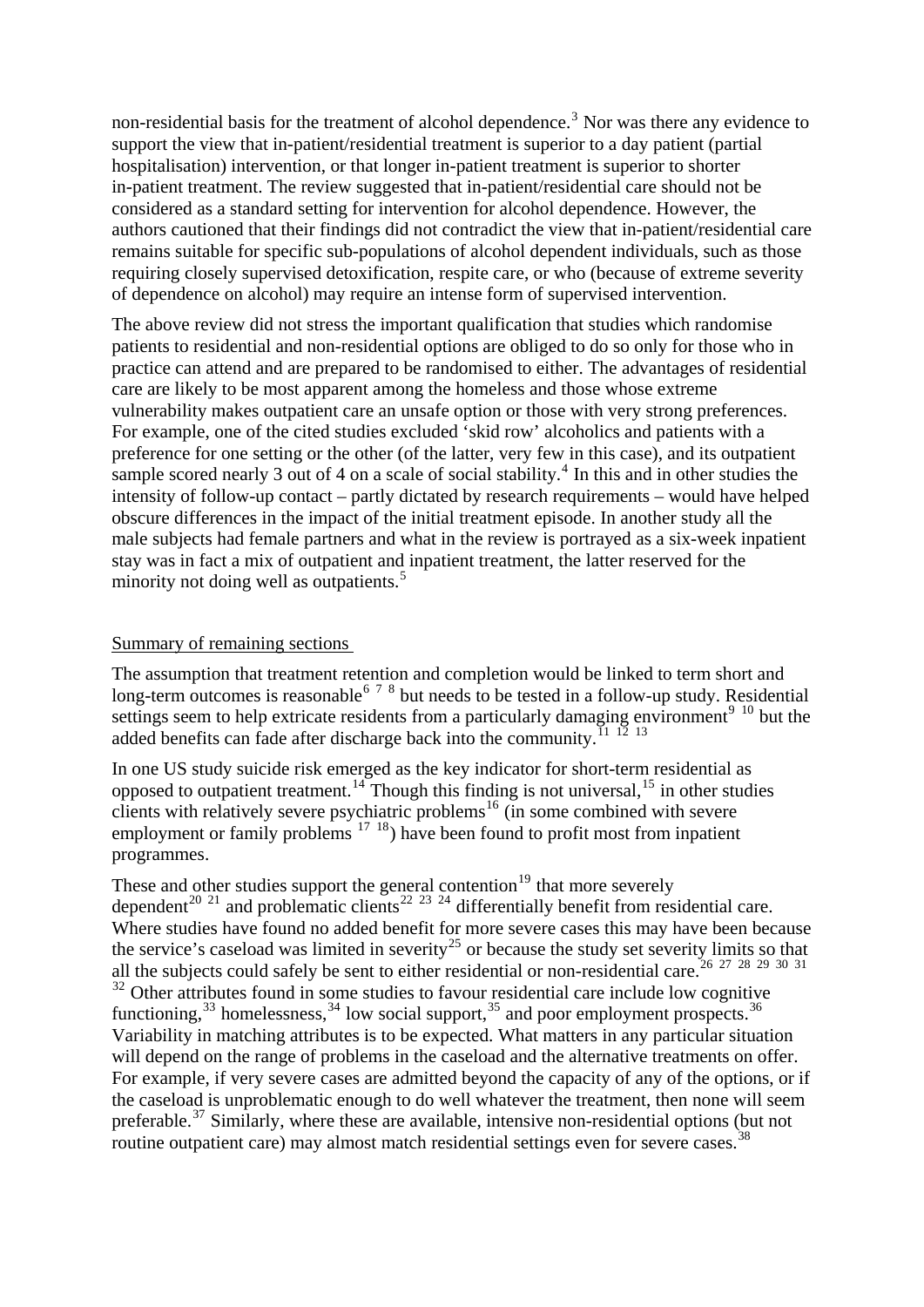### 2 Other randomised trials of residential care v non residential care for substance users

Where residential rehabilitation is compared to a similar programme partially or completely provided on a non-residential basis, studies usually find little difference in outcomes.<sup>3</sup>

2.1 In Boston a study involved mainly primary alcohol dependents who formed 73% of the 55 patients who provided follow up data up to 18 months after discharge from a detoxification and short-term rehabilitation programme run by a hospital psychiatric unit.<sup>[40](#page-20-0)</sup> Treatment was delivered by medical and other professionals and included group therapy but this was clearly a different environment to the therapeutic community of the featured study. Patients were randomised to either a traditional inpatient regime averaging 25 days or to inpatient detoxification averaging 10 days followed by a on average 12 days of intensive day programming which in most respects duplicated the inpatient regime. The costs of the mixed inpatient and outpatient regime were less than half that of the traditional regime but only at one point and on one measure (alcohol composite six months favouring traditional regime) were outcomes assessed by composite scores on the Addiction Severity Index statistically different. Since 28 comparisons were made this might have occurred purely by chance. Client satisfaction too did not differ. As in the featured study only a minority of the unit's substance abuser intake (74 from 221) were judged suitable for either option with psychiatric or medical conditions requiring hospitalisation accounting for 30% of the remainder and homelessness 13%. However, at this unit substance abuse admissions were also typically mentally ill. Of the 74 considered eligible by the research team six were not thought suitable for nonresidential care by their doctors and another 13 refused to be randomised leaving 55 patients in the sample, a quarter of the substance abuse intake. Responders at follow up were biased towards the patients who had the least severe alcohol and other problems, raising a question mark over whether non-residential care really had worked as well for the more severe patients included in the baseline sample. Commenting on other similar studies, the authors suggest that about a quarter of patients eligible for inpatient substance abuse care are appropriate for and would agree to day treatment. Diverting this minority to day care is worthwhile it was argued, because they would otherwise receive costly and unnecessary inpatient care, occupying beds which could have been freed for patients for whom inpatient care was essential or would create extra benefit.

2.2 In Philadelphia, 111 male cocaine dependent armed services veterans (mainly black, lower class, single and smoking cocaine) were randomly allocated either to 28 days of day hospital treatment or 28 days in the agency's inpatient unit.<sup>[41](#page-20-0) [42](#page-20-0)</sup> The treatments in both were similar as was the staffing. They were both relatively intensive 12-step based group therapies led by psychiatrists with an emphasis on attending 12-step support groups during and after treatment. The inpatient unit scheduled 48 hours therapy per week compared to 27 hours in the day hospital. Just over a third of all admissions were deemed suitable for day hospital treatment and eligible for the study. Admissions with severe medical or psychiatric conditions or other illegal substance abuse (except cannabis) or without stable residence were excluded, but in this population they accounted for few of the excluded subjects. 30% of those asked to participate refused because of a strong preference for one of the treatment as opposed to the other. On the measured variables (including the ASI) patients in the study differed little from normally admitted day hospital patients. Over 90% of patients were reinterviewed to establish their drug use in the six months after the scheduled end of treatment. Nearly 90% of inpatients completed treatment compared to 54% of day hospital patients. More of the latter took up aftercare (45% v 31%) or further treatment (37% v 26%), though these differences were not statistically significant. Outcomes differed little. About half of both groups had remained abstinent from cocaine after leaving treatment a picture broadly confirmed by urinalysis. Inpatient treatment cost about three times as much per patient and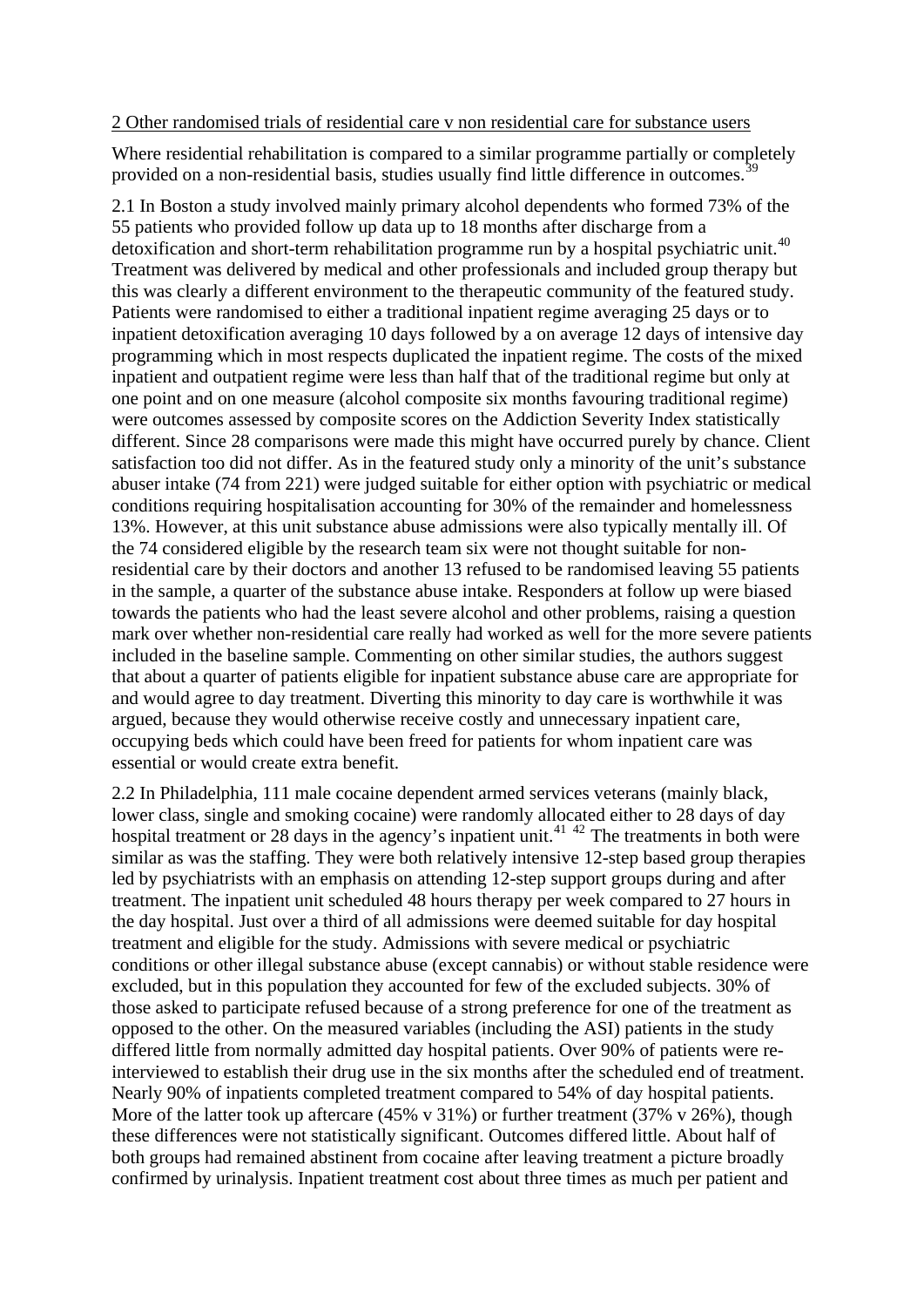per abstinent patient. However, these calculations exclude the costs of any follow up treatment.

2.3 A later study at the Philadelphia service investigated in study 2.2 tested whether the equivalence of inpatient and outpatient treatment held up for self-selected patients.<sup>[43](#page-20-0)</sup> 115 male cocaine-abusing patients were randomly assigned to 28 days of 12-step based day-hospital or inpatient rehabilitation. Another 56 self-selected the same treatments. Though retention was much better in the inpatient regime (nearly 9 in 10 randomised patients completed compared to just over half the outpatients), as measured by the Addiction Severity Index, neither cocaine, alcohol use nor psychosocial outcomes over the 12-month follow-up period were better after residential care whether or not the patients had selected this option. Patients included in the analysis were selected from 308 cocaine dependent admissions. Psychiatric problems and unstable accommodation were among the major reasons for excluding subjects. Patients who accepted randomisation had used cocaine on just less than half the previous 30 days.

2.4 In a US study the residential phase of a year-long programme was cut from ten to six months without deterioration in outcomes; perhaps significantly, treatment completion was also unaffected and was strongly related to outcomes.<sup> $44$ </sup> This study compared treatment outcomes of substance abusers with and without antisocial personality disorder randomly assigned to two therapeutic communities. Though both were scheduled to run for a year, in one the residential phase lasted 10 months followed by two months of aftercare and in the other the split was six months and six months. Self-reports and objective measures of criminal activity and substance abuse were collected at pre- and post-treatment interviews conducted an average of 19 months after discharge. 380 out of the 412 patients randomised were successfully reinterviewed. This paper focuses on the 338 who completed a psychiatric diagnostic test. Most were under criminal justice supervision and on average each had been arrested several times before the current arrest. Cocaine was the major problem drug with or without concurrent heroin abuse. Personality disorder clients were as likely to complete treatment as other clients, and they exhibited the same patterns of reduced drug use and recidivism as the other clients. Treatment programme attended was unrelated to completion rates or outcomes and there was no interaction effect indicating that patients with personality disorder particularly benefited from the longer inpatient stay. An earlier paper probably not confined psychiatric diagnostic test completers had reported that at the same facilities the amount of time spent in inpatient vs. outpatient phases did not seem to be a critical factor, except for the impact on employment status. Rather what seemed important was completing a treatment programme composed of both modalities.<sup>[45](#page-20-0)</sup>

2.5 A US study found that dependent crack users with no pressing reasons to enter residential as opposed to non-residential rehabilitation do as well in either.<sup>[46](#page-20-0)</sup>

In 1990 a residential service in San Francisco introduced a parallel day programme running every weekday for 12 hours and for shorter periods at weekends. Both were based on therapeutic community principles and scheduled to run for a year followed by aftercare, though clients who stayed at least six months were seen as having completed. Nearly threequarters of the agency's intake were considered ineligible for random allocation (especially to non-residential care), mainly because of a court order or homelessness. Of those randomised about half dropped out within two weeks, before the baseline research interview; the residential option seemed better at retaining clients with high levels of psychiatric disturbance or low levels of social support.

The 261 remaining clients were included in the analysis; two-thirds were primarily abusing crack cocaine. About a third stayed at least six months in treatment. Over 90% were re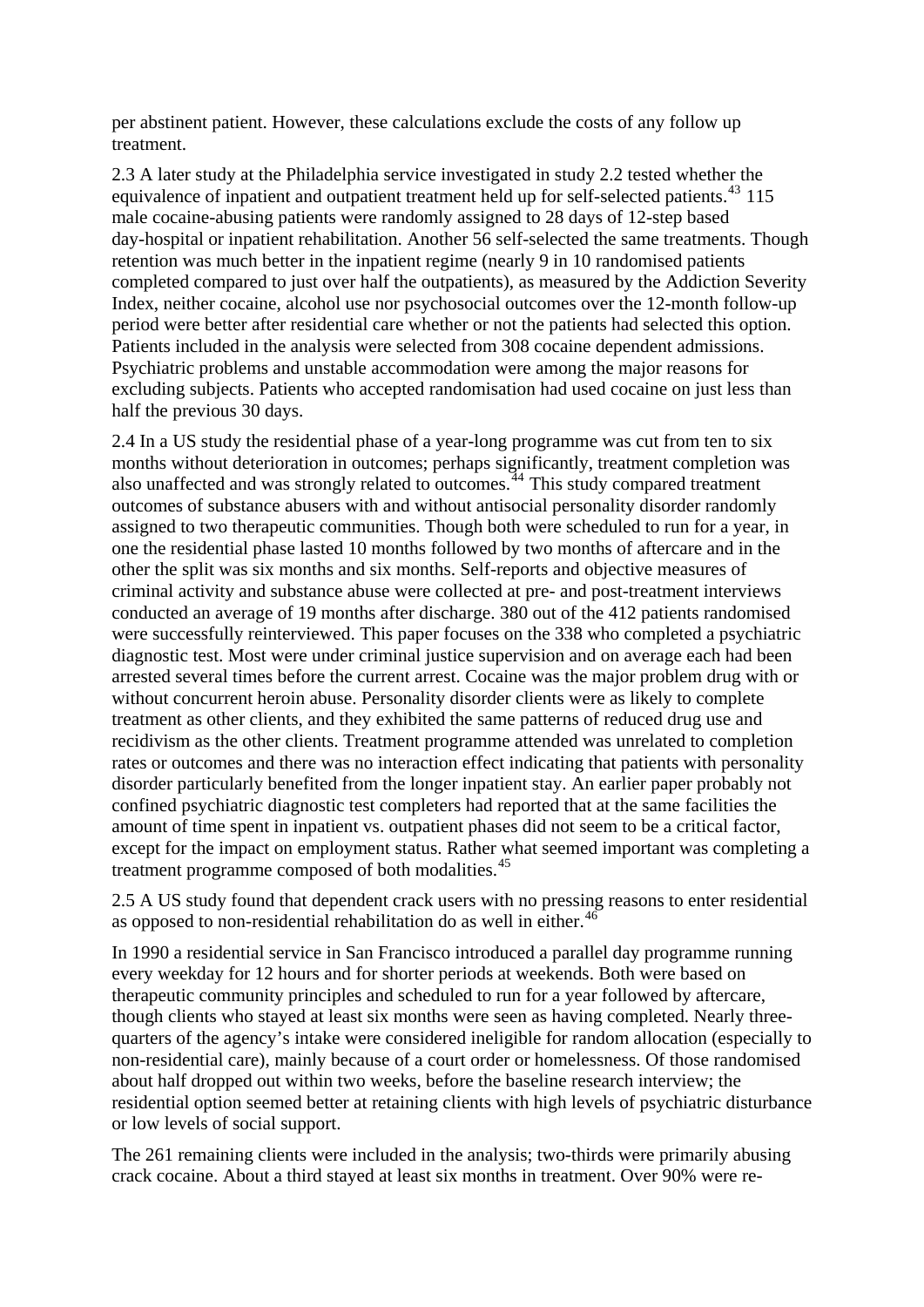interviewed up to 18 months after admission. During the first six months 43% of day clients relapsed (drug use at least twice a week) compared to 35% of residential. Once other variables had been taken into account, only during this period was relapse significantly less likely in residential clients, perhaps because they had all been partially or completely protected by the residential environment. Over the next year the benefits from residential care dissipated whilst relapse rates among day clients remained steady. 12–18 months after entering treatment about half of both groups had remained abstinent and about a quarter had for a period relapsed to using at least four times a week.

An earlier report had also found the two settings resulted in similar improvements in drug or alcohol problems and in social or psychological adjustment. Exceptions favoured residential care and included greater social support, less social conflict and greater reduction in psychiatric symptoms. However, the last two may have been partly because residential clients had more room for improvement.

The study is one of the few to have randomised alcohol or drug dependent clients to residential rehabilitation or to a similar non-residential programme. Previous studies also found little difference in outcomes. However, such studies must select patients who can safely and practically be sent to either option and who are willing to leave the choice to chance. Any advantages of residential care are likely to be most apparent among homeless clients, those whose vulnerability makes outpatient care unsafe, or those with strong preferences, all excluded or self-excluded from the studies. Non-randomised studies able to include a greater range of psychosocial severity have found that for the most problematic clients residential care does confer extra benefits. Sometimes these are contingent on staying for a substantial part of the scheduled treatment and do not persist beyond a few months after leaving.

Other studies have replaced the later phases of residential care with a non-residential alternative or cut stays without noticeable loss of benefit, perhaps because completion rates have been maintained or improved. There are limits to how far this can go depending on the programme's objectives. Long-term rehabilitation is often found to require at least three months.

This was a study of the minority of the agency's caseload considered suitable for residential or non-residential care and who were sufficiently prepared to accept either that they consented to randomisation and stayed for at least two weeks. There remain many whose housing conditions dictate a housing component to their care, others whose employment and family commitments preclude a move into a residential home, and others too ill, suicidal, vulnerable or criminal to remain at home or with multiple severe disadvantages. Beyond these clear allocation criteria, neither client preference nor drug problem severity are much of a guide and intensive day programmes have the potential to create equal benefit for less money

#### 3 Randomised trials of residential care v non residential care for alcohol dependence

Only studies not incorporated in the review cited above in paragraph  $1.3<sup>47</sup>$  $1.3<sup>47</sup>$  $1.3<sup>47</sup>$  are listed here.

3.1 A US study similar to the study in paragraph 2.3 above compared outcomes for alcoholic patients randomly assigned to day hospital or inpatient rehabilitation with patients who self-selected these settings.<sup>[48](#page-20-0)</sup> Patients who self-selected setting did not have better outcomes than those who were randomly assigned, and there were no significant differences between day hospital patients and inpatients on any of the 11 outcome measures. Significant interactions between treatment setting and assignment were found with only two outcome measures.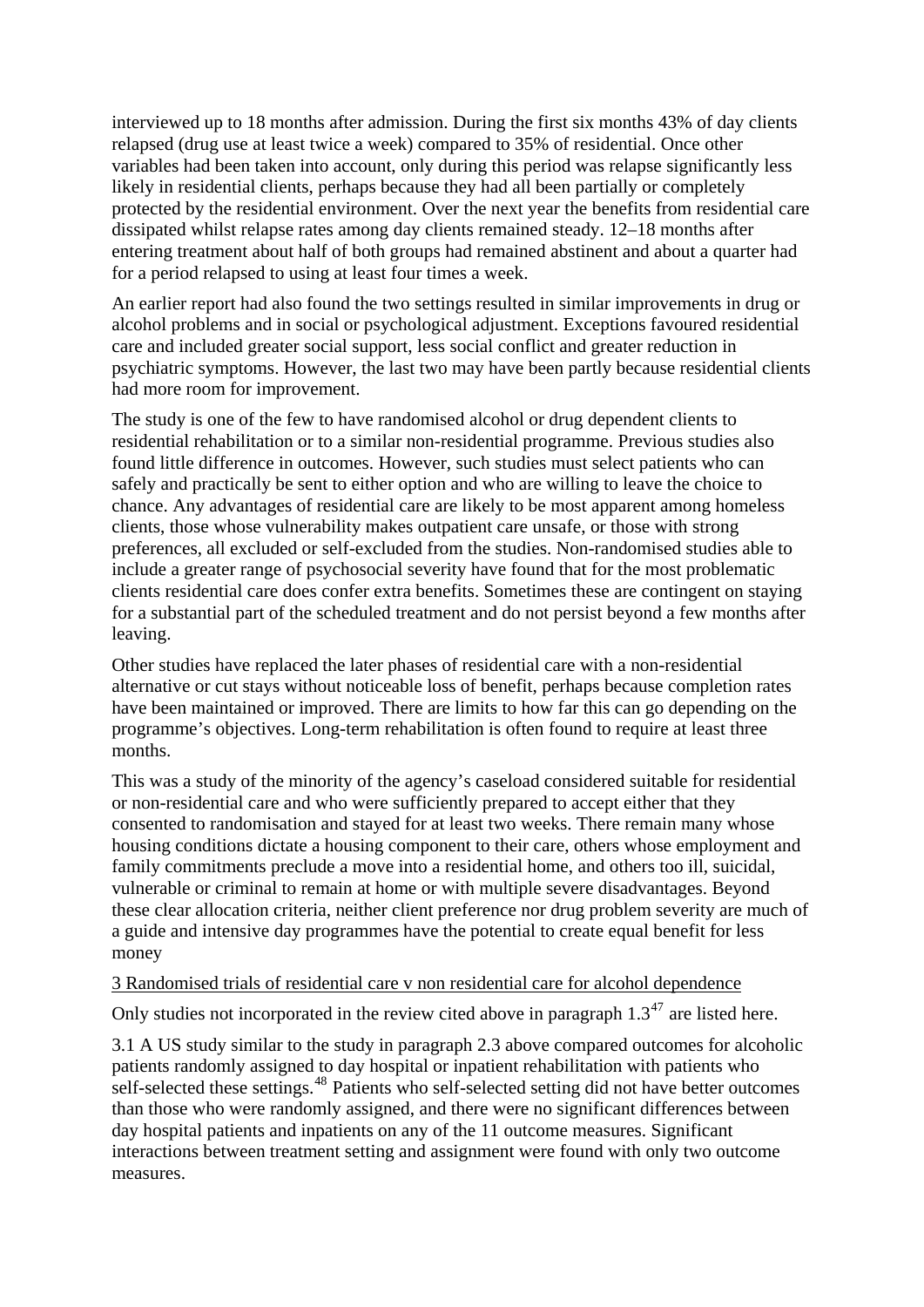4 Other studies relevant to the benefits of residential care v non residential care for substance users

4.1. All 17,385 clients admitted to alcohol or drug treatment programmes in Ohio in 1993– 1995 (except methadone maintenance) were asked to participate in a follow-up study. Two thirds agreed of whom a quarter were interviewed by researchers at both six months and one year after entering treatment. Results from these 2941 clients formed the basis for a costeffectiveness analysis.[49](#page-20-0) Four types of programme were benchmarked against simple detoxification. At issue was how much they cost for each *extra* year of abstinence they achieved. Though different, the client profiles of the service categories overlapped sufficiently for their relative performance to be assessed for low severity clients (using main drug once a week or less), high severity clients (using at least twice a day), and mid-severity clients (in between). Statistical adjustments were made to further even out remaining differences among the clients such as age, ethnicity, gender, frequency of use, depressive symptoms, and employment. Records of therapeutic inputs for each client were used to calculate the costs of achieving these improvements.

For the most severe clients, short-term (typically 28 days) residential rehabilitation was the most cost-effective option. Not only did it maximise the chances of a client remaining abstinent (to 57% in the first year), but it did so at the lowest cost – \$19,000 for each additional year of abstinence gained over and above detoxification. Not far behind were intensive non-residential programmes delivering at least three hours of therapy three times a week, typically over 15 days. Less intensive routine non-residential programmes failed to achieve sufficient improvements while the improvements gained by longer term residential rehabilitation were outweighed by its cost – \$55,000 for each extra year of abstinence.

For mid-severity clients, routine non-residential treatment was most cost-effective. It cost even less than detoxification yet achieved over 10% more years of abstinence at a cost of \$14,000 for each additional year. For these clients, short-term residential treatment was the *least* cost-effective option, costing over \$73,000 for each additional year of abstinence.

However, adjustments for client mix cannot fully compensate for the fact that just 17% of the client pool made it through to the final analysis and that they differed in some ways from the clients who did not. This degree of selection and attrition reduces confidence both in the findings and in their generalisability to the treatment population in Ohio and beyond.<sup>[50](#page-20-0)</sup> In Britain<sup>[51](#page-20-0)</sup> and in the USA,  $^{52}$  $^{52}$  $^{52}$  clients who secure public funding for long-term residential programmes can be expected to have particularly difficult or extensive problems. Even after the adjustments made in this study, it would be unsafe to assume that these clients could have been treated as well and at lower cost in less expensive modalities. Comparisons between more cost-similar short-term and non-residential modalities may be more meaningful. In the US context the greater abstinence rate among heavily using clients after 28-day inpatient treatment may reflect the close links between many such programmes and NA/AA-based aftercare, found in this study and in others to be an important relapse prevention support.<sup>[53](#page-20-0)</sup> <sup>[54](#page-20-0)</sup> Probably because the study was limited to public programmes, the client profile was broadly similar to the typical UK client – poor, unemployed and male. The strict outcome criterion (abstinence for a year) may have discriminated against services for which lasting abstinence is not the primary objective and fails to credit services which achieve less far-reaching changes.

4.2 Other similar studies have not attempted to adjust for client mix to facilitate comparison between modalities.<sup>[55](#page-20-0)</sup> The closest parallel researched publicly funded drug and alcohol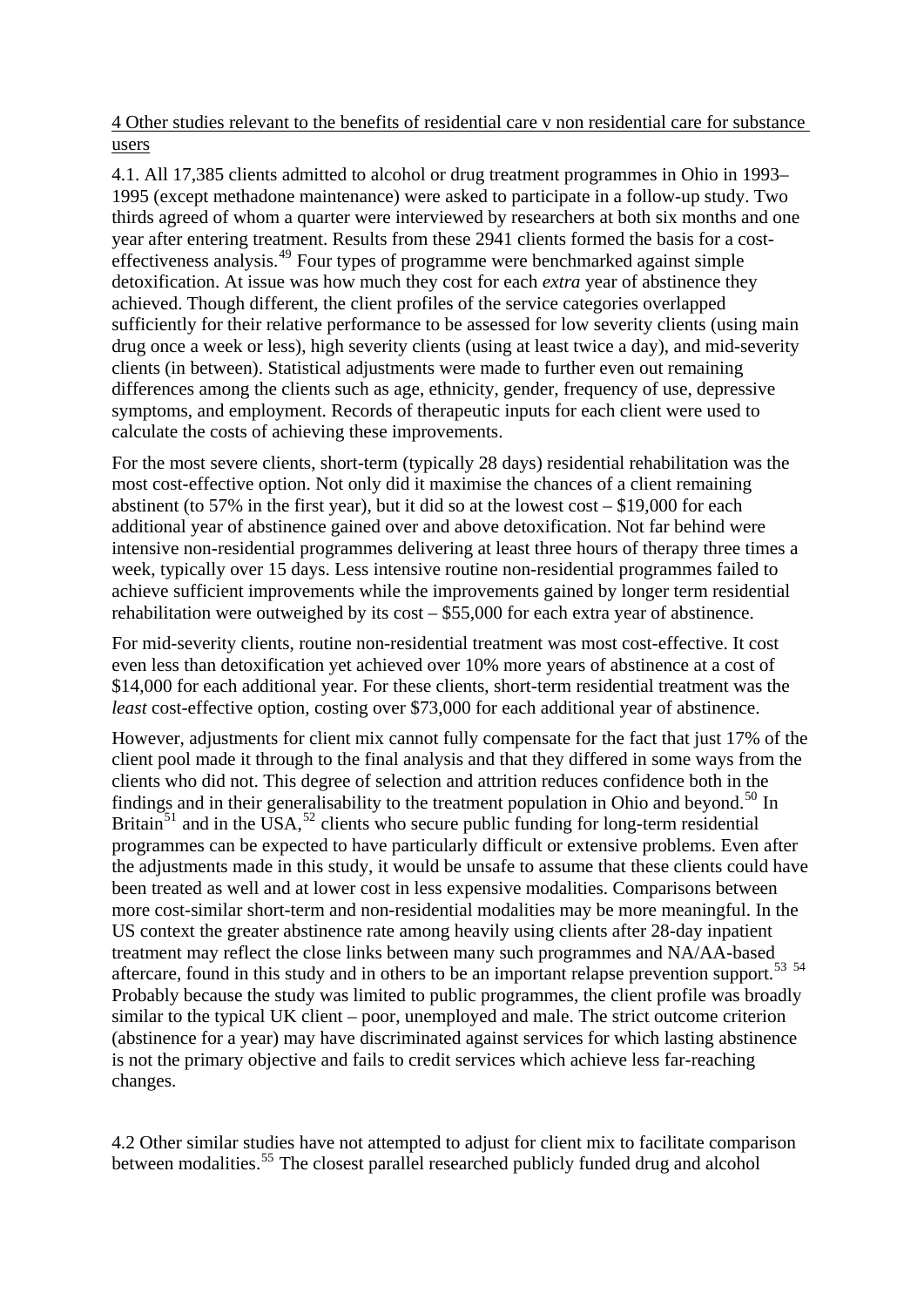treatment in California in the early '90s.<sup>[56](#page-20-0)</sup> As in the Ohio study, it found treatment of all kinds more than paid for itself in terms of the benefits to law-abiding citizens, mainly due to reduced crime, and the savings ratio it reported were similar to those found in Ohio. Though they cut drug use the least, in California outpatient services and methadone detoxification produced the greatest per \$ benefits of the modalities studied.

4.3 DATOS, a naturalistic study of drug treatment in the USA, found that even the least promising of cocaine dependents can dramatically cut drug use and crime though it often takes long-term residential care to achieve this transformation. Less severely problematic clients generally do just as well in non-residential settings.

The entire sample consisted of 2966 clients who completed intake interviews and were interviewed one year after leaving treatment (two years after treatment entry for continuing methadone clients).<sup>[57](#page-21-0)</sup> Of these, 1648 were cocaine dependent or daily cocaine users seen at services other than those providing methadone treatment. 1605 who provided sufficient data were included in the analyses reported below. The programmes they had attended were mainly abstinence-oriented. They were classified as:

- long-term rehabilitation – residential therapeutic communities with on average 11-month programmes;

- short-term inpatient – typically three to four week, 12-step based 'Minnesota model' residential programmes

- non-residential drug-free – a mixed bag of non-medical services providing counselling and other therapies planned to last on average five months; post-residential aftercare clients were excluded.[58](#page-21-0)

Though on entry therapeutic community clients had the most extensive problems, after treatment only 24% were still regular cocaine users used (ie, at least weekly), statistically indistinguishable from the other two modalities. This was in large part due to the clients who stayed at least three months; over 40% of those who left before this threshold went on to use cocaine weekly. A measure of pre-treatment problem severity combined polydrug and alcohol use, crime, unemployment, low social support, depression or anxiety, and lack of medical insurance. All except depression or anxiety were more common on long-term residential clients and all except alcohol dependence differned across the three modalities. The advantages of at least three months of residential care were clearest among clients with the greatest problems at treatment entry. After treatment 15% used cocaine weekly compared to nearly 30% of those who stayed for the same time in non-residential programmes and nearly 40% of those who stayed at least three weeks in inpatient programmes. However, nonresidential programmes seem to have been the most cost-effective option for clients without extensive complicating factors such as criminality, multiple dependency and low social support.<sup>[59](#page-21-0)</sup> The relative cost-benefits of residential therapeutic communities versus long-term non-residential counselling services was also analysed. $\frac{60}{10}$  $\frac{60}{10}$  $\frac{60}{10}$  Based on reductions in crimerelated costs during treatment and in the following year compared to the year before treatment, the honours were roughly even. This was because though they cost nearly eight times more, the therapeutic communities also gained greater benefits. They took in far more criminally active clients and achieved greater reductions (roughly 80% versus 40%) in the costs of crime. The net result was that both types of programmes paid for themselves roughly twice over. As in the featured study, the residential rehabilitation units in DATOS scheduled what for the UK would be unusually long stays and most of the programmes emphasised group processes and abstinence.<sup>[61](#page-21-0)</sup> Clients too were different: a quarter of those attending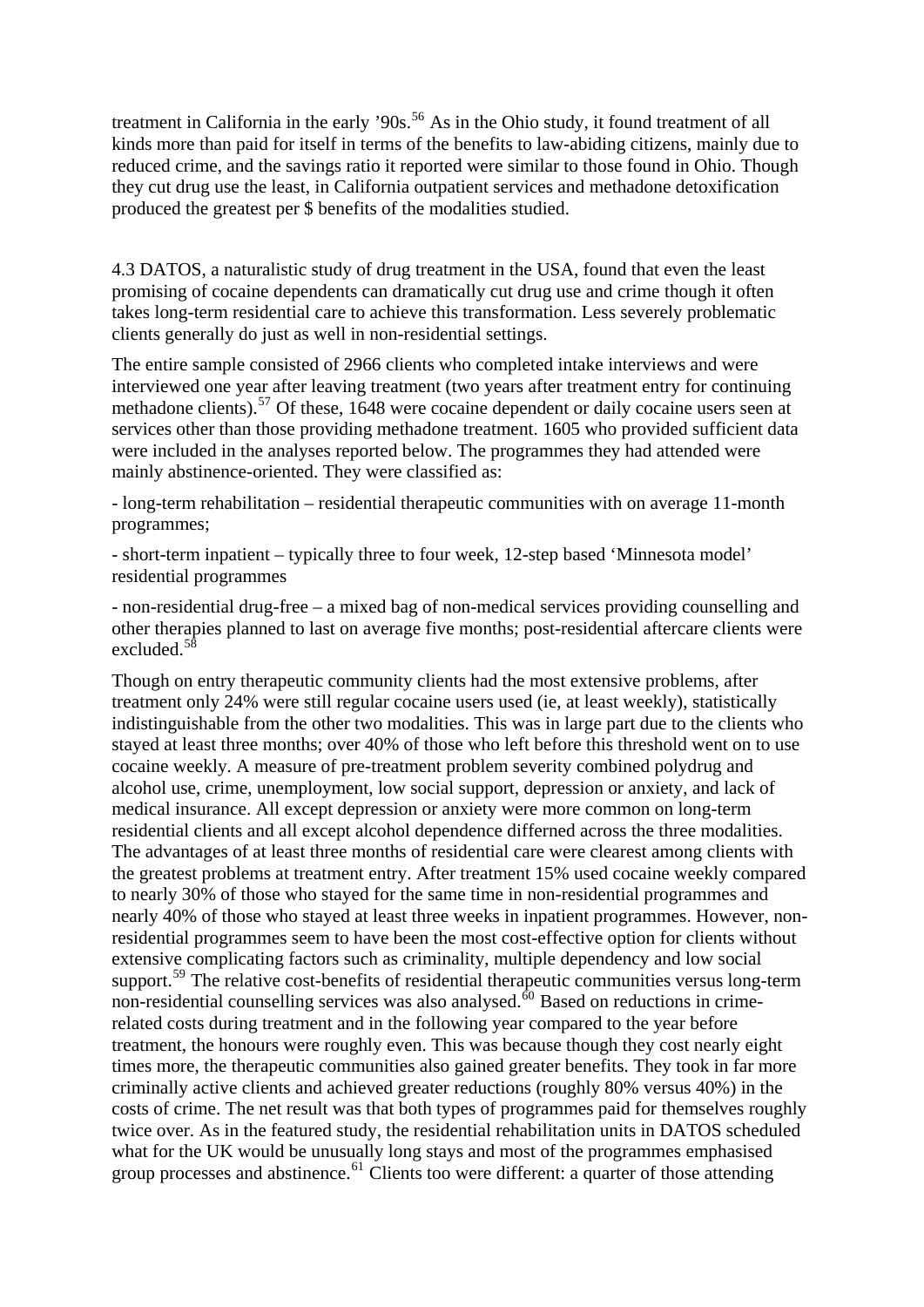Minnesota model programmes and over half the remainder were being processed through the criminal justice system, nearly 6 in 10 were black, and by definition all were cocaine users/addicts, the dominant drug use pattern seen at US services at the time. For all these reasons generalisability to the UK is limited. Though their performance would probably have remained impressive, scheduling interviews one year after treatment had *ended* favoured the long-term residential rehabilitation programmes relative to the shorter modalities as on average their clients had several more months during which to recover from whatever precipitated treatment entry.<sup>[62](#page-21-0)</sup>

4.4 In Britain the National Treatment Outcome Research Study (NTORS) has parallelled the work of DATOS in the USA. NTORS monitors the progress of 1075 drug users who entered 54 drug treatment or rehabilitation services in England in 1995. Among them were 15 residential rehabilitation programmes (a fifth of the total) and eight hospital inpatient units offering detoxification and relapse prevention (half the total).<sup>[63](#page-21-0)</sup> Intake interviews by service staff revealed that three-quarters of the residential/inpatient clients had used heroin in the past three months and that typically they were highly dependent on the drug. However, polydrug use was the norm: over two-thirds had used stimulants, and 16% were daily drinkers. Half had committed acquisitive crimes and a third had sold drugs.<sup>[64](#page-21-0)</sup> A year later 275 of the clients (over 70% from residential rehabilitation units) were interviewed by researchers; another 11 had died. Nearly all had left their original treatment but 60% had received further treatment. Compared to under 3% at intake, after one year 37% had achieved abstinence (the usual treatment goal) from opiate-type drugs, stimulants and benzodiazepines over the past three months, and 19% were drinking excessively compared to 33% at intake. Reductions in the proportion using each type of drug were substantial and statistically significant; stimulant use in particular fell from 71% to 32%, including a halving in the numbers using crack. Also roughly halved were the proportions who had committed drug dealing or acquisitive crimes in the past three months including a cut from 10% to 3% in robbery. At 33% the proportion injecting had nearly been halved and 7% had shared injecting equipment compared to 19% at intake.

Residential services dealt with clients in some ways more problematic than those attending methadone programmes. Rehabilitation clients in particular were more likely to be heavy drinkers, to use stimulants regularly,<sup>[65](#page-21-0)</sup> and to have consumed far greater quantities of these drugs.[66](#page-21-0) They were also more likely to have shared injecting equipment and to have committed and been arrested for more serious crimes.<sup> $67$ </sup> Nevertheless, at one year outcomes were comparable to those of methadone programmes. For each individual treated in residential settings 11 fewer acquisitive crimes were committed, for methadone programmes 22 fewer crimes, $\frac{68}{68}$  $\frac{68}{68}$  $\frac{68}{68}$  but this masks greater reductions after residential care in the crimes of greatest public concern. For robbery the 'savings' for society were 0.51 for each residential client and 0.12 for each methadone client, for burglary 1.14 and 0.84. $^{69}$  $^{69}$  $^{69}$  Also at one year 12% fewer residential clients were at risk of spreading blood-borne diseases by sharing injecting equipment compared to 8% fewer methadone clients.<sup>[70](#page-21-0)</sup> Improvements at one year are known to have persisted through to two years after treatment entry, with the possible exception of some reversion to heavy drinking.<sup>[71](#page-21-0)</sup>

But the same findings can also be described from a 'half empty' perspective. Despite expensive residential treatment and follow on help, nearly two-thirds of the clients were still illicitly using drugs of dependence 9-12 months later, two-thirds of those who had been using heroin continued to do so, and over a quarter continued to perpetrate acquisitive crimes. By most residential services' own yardstick (abstinence), failure was nearly twice as common as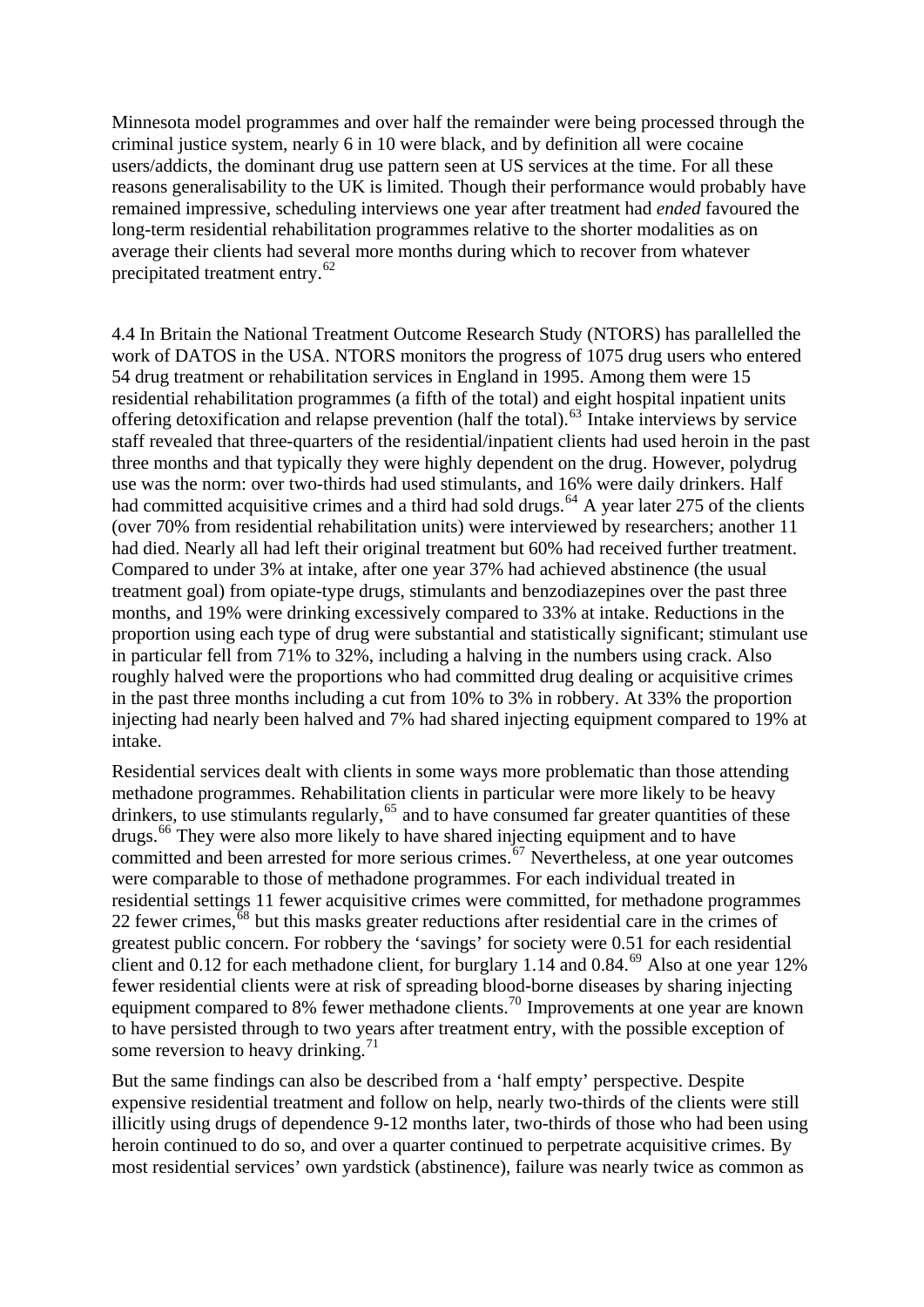success.<sup>[72](#page-21-0)</sup> It is also likely that admission and funding procedures will have weeded out the less motivated and stable clients. Room for improvement is suggested by the fact that different services produced very different outcomes. At one year clients of the 'best' 25% of residential services had cut their heroin use by two thirds, while clients of the 'worst' 25% had on average not cut their heroin use at all.<sup>[73](#page-21-0)</sup> Retention rates also varied with (except for the short-term rehabilitation programmes) most projects failing to keep clients for the critical times identified in the study. Retention rates in US rehabilitation programmes also vary in ways not yet satisfactorily accounted for by differences in the clients<sup>[74](#page-21-0)</sup> or in the programmes.[75](#page-21-0)

The only possible comparison in NTORS is between residential care and methadone programmes, treatments which differ greatly not just in setting but also in content. This leaves open the question whether therapies normally delivered in a residential setting might just as effectively be delivered on a non-residential basis. At intake over three-quarters of residential clients were in stable accommodation so presumably purely in physical terms did not require housing.[76](#page-21-0)

As the researchers cautioned, while the findings can be used to compare outcomes and costsavings from the different modalities, they cannot be used to answer the question "Which is the better treatment?" because "The self-selection and other processes that lead clients to start a treatment episode in one of the four modalities are largely unknown and are likely to be complex. During their drug careers, many of the clients will receive treatment in more than one of the modalities."[77](#page-21-0)

4.5. Two reports have attempted to elucidate what type of patients benefited most from inpatient treatment in Minnesota based on the state's routine outcomes monitoring system. Outcomes were compared from outpatient (median length 6.5 weeks, average intensity 12 hours per week) and short (average three weeks) inpatient services.<sup>[78](#page-21-0)</sup> <sup>[79](#page-21-0)</sup> Assessment interview and weekly treatment services records were completed for 4,953 adults and 387 adolescents who consented to participate in the outcomes study. Six-month follow-up interviews were completed for 64% of the adults and 84% of the adolescents. Alcohol was the primary drug problem for over three-quarters of the adults but among adolescents it was cannabis.

adult post-treatment abstinence was unrelated to treatment setting and remained so even when The inpatient services tended to take in patients with more severe drug and psychosocial problems than the outpatient services. Once these differences had been taken into account, outpatient programmes which offered supportive housing were eliminated.

However, one of the studies found support for the use of inpatient treatment for adult patients drug use, psychological distress, social isolation, and a history of unemployment).<sup>[81](#page-22-0)</sup> Though ranking this high on just one of these dimensions was associated with significantly better months after treatment had ended (58% inpatient, 41% outpatient). These patients constituted ranking in the most severe quarter  $82$  on at least three dimensions (a quarter of the inpatient caseload) but did not reach statistical significance.<sup>83</sup> who ranked in the most severe third<sup>[80](#page-22-0)</sup> in at least four out of five dimensions (alcohol use, completion rates in inpatient treatment, not until four or five were combined did this completion advantage translate into a significantly greater likelihood of abstinence six just 14% of the inpatient caseload. In the other study the same trend was found for patients

important. Once these patients were excluded even patients ranking in the top quarter on all Of all the markers of problem severity, recent suicidal ideation seemed to be the most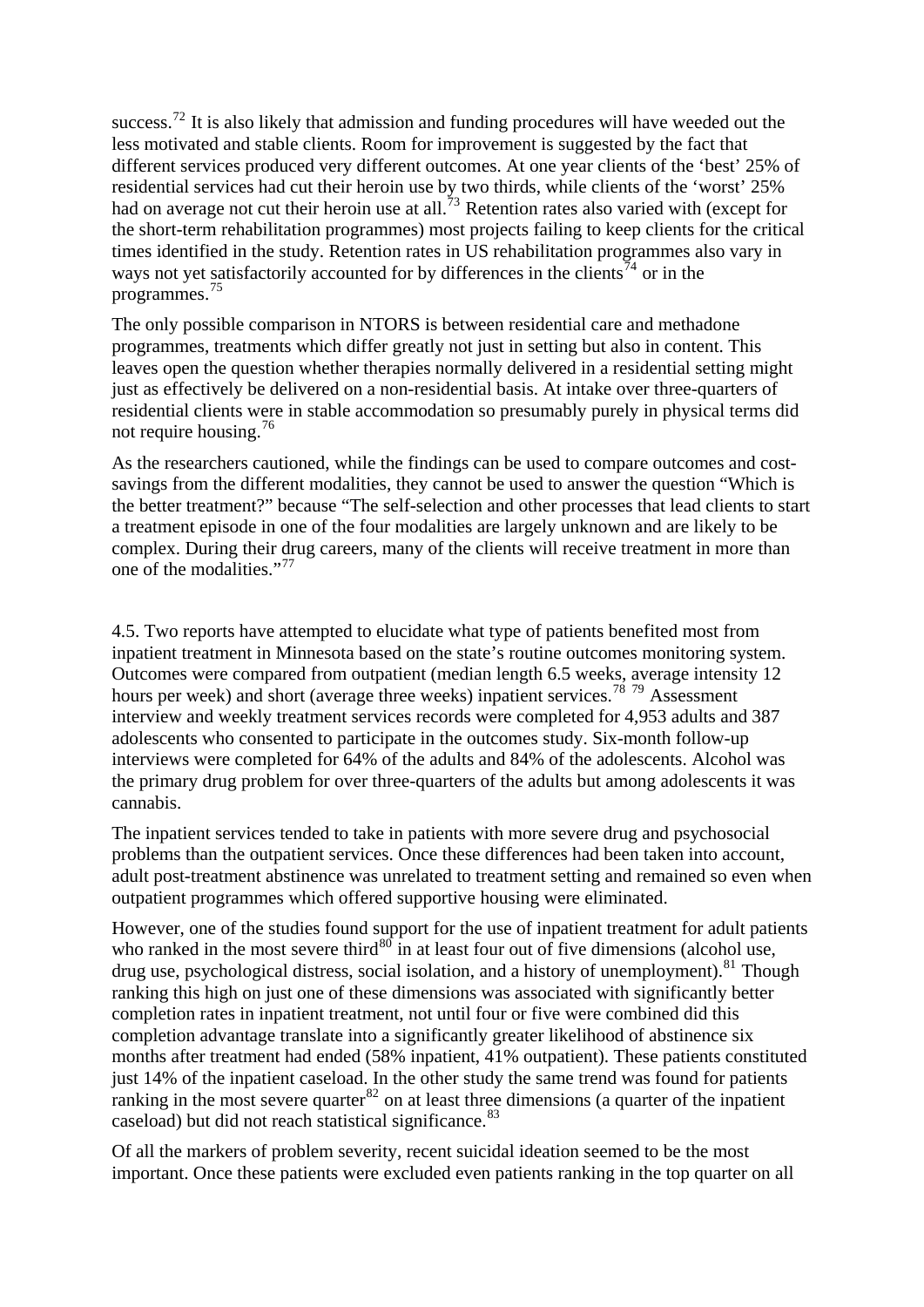five severity dimensions did no better in terms of abstinence outcomes after inpatient treatment. In contrast, for patients with suicidal ideation, once other relevant differenc es (including drug and psychosocial problems) had been taken into account, the odds of abstinence were 60% better (odds ratio 1.6) after inpatient treatment.<sup>[84](#page-22-0)</sup> When treatment completion was also taken into account, suicidal ideation remained an important factor, the being treated as outpatients. Using suicidal ideation as a main criterion would have meant programmes practical issues such as housing, childcare and employment are less of a determinant of placement and psychological and severity dimensions such as those investigated in Minnesota are more likely to be prominent. odds of abstinence being [85](#page-22-0)% better (odds ratio 1.85) after inpatient treatment.<sup>85</sup> In other words, regardless of whether they completed treatment and how severe their other problems were, the 16% of patients who were suicidal were nearly twice as likely to be abstinent six months later if they had spent about three weeks in hospital as opposed to about 6–7 weeks many fewer patients being diverted to inpatient programmes. However, for these short

4.6 A US study compared outcomes at two residential drug-free treatment programmes in modified to incorporate relapse prevention and health education components. It was not programme, clients were before admission allocated randomly to a shorter or longer version. to participate. Most had been using heroin or cocaine. Interviews two to six months following Changes in psychosocial status, return to drug use, and changes in HIV-risk behaviours were because completion rates were better in the shorter programmes: using program staff criteria, rates were 56% in the 3-month programme, 30–33% in the two 6-month programmes, and 21% in the 12-month programme. New England.<sup>[86](#page-22-0)</sup> The first was a traditional therapeutic community and the second one feasible to allocate clients randomly to one or the other programme but within each At the traditional therapeutic community , clients were assigned to 6- or 12-month programmes and at the modified program to 3- or 6-month programmes. The final sample of 628 represents 85% of all clients admitted, 91% of all eligible clients, and 95% of those asked programme exit assessed abstinence for drugs other than alcohol and other variables. unrelated to programme length (and also not related to type of programme). This might be

whether a 4-week programme was as effective as a 6-week programme.<sup>[87](#page-22-0)</sup> 2,823 active-duty been taken into account, the single best predictor of success at 1 year was months of aftercare 4.7 A study of a US Navy inpatient alcohol treatment programmes sought to determine alcohol-dependent inpatients (2,685 men, 138 women) at 12 Navy treatment facilities participated in the evaluation. All facilities conducted a 6-week programme until data had been collected for 1,380 participants; they then switched to a 4-week programme (1,443 participants). In general, the facilities reduced the time devoted to any given treatment component by about one-third to achieve their 4-week programmes. Background information and clinical profile were obtained when patients entered treatment; 1-year outcome data (alcohol use, behaviour problems, job performance, quality of life) were obtained from patients, work supervisors and aftercare advisers. Once the effects of other predictors had attendance. Once other prognostic variables had been controlled for statistically including successful completion of the rehabilitation programme (but in this environment 90% or more completed treatment), programme duration failed to have a significant impact on any of the seven outcomes measured. This was true not only for the primary dependent variable – a 4 versus 6-week treatment programme – but was also true when length of stay was rendered as the actual number of days in treatment, regardless of programme assignment. Nor was there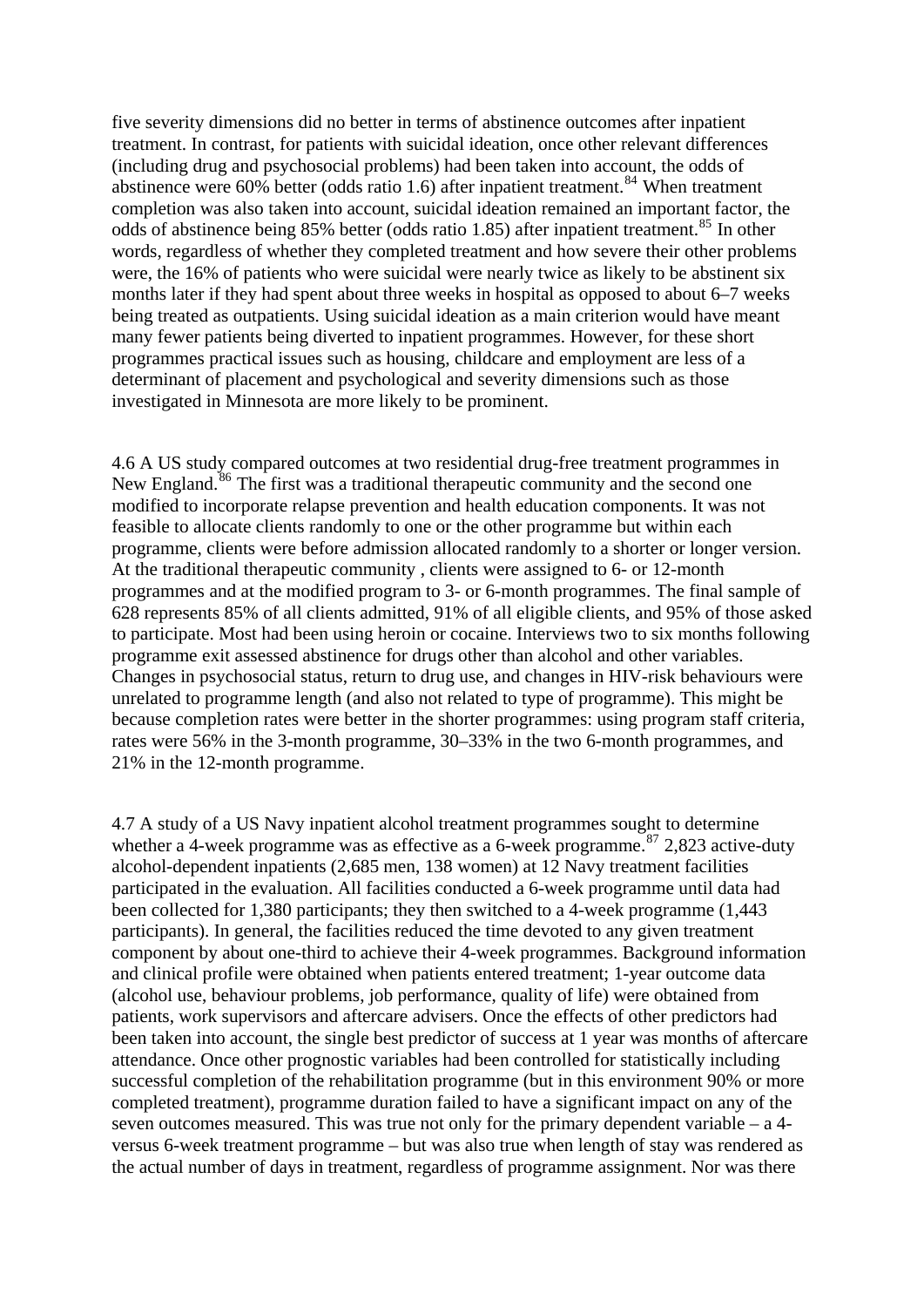any indication that certain types of patients required the longer stay. Also 78% in both the 4 and 6-week samples considered their programme's length to have been appropriate and about 13% thought it had not been long enough. However, the patients had a relatively good prognosis (eg, young, fully employed, first-time programme enrollees). Compared with other patient cohorts, they also scored significantly lower on clinical measures of both alcoholism and psychiatric symptomatology.

namely, aftercare attendance. Aftercare meetings serve to extend the principles of AA and the 2-week difference in formal treatment time, at least for these Navy participants, may have had negligible impact on outcomes at 1 year, relative to regular attendance at aftercare meetings. The key to understanding why duration was completely nonsignificant in this study may lie with the one variable that accounted for virtually all of the explained variance in outcomes: supportive treatment environment into the patient's ordinary life. Viewed in this light, a

4.8 A British study similar to that reported in paragraph 4.7 was conducted at an independent five-week inpatient regimen was changed to a two-week regimen consisting of an inpatient comparing intake measures with measures at six and twelve months after treatment discharge alcohol dependent patients underwent the five-week programme, the next 100 were treated in the shorter programme. Data from 75 patients from each regime matched on age, sex and outcome measures collected by interviewing patients were confirmed by blood tests and hospital's addiction unit. The aim was to assess whether outcomes worsened after a detoxification period of four to five days followed by treatment as a day patient.<sup>[88](#page-22-0)</sup> Both regimens were based on cognitive-behavioural techniques.<sup>[89](#page-22-0)</sup> Effectiveness was assessed by taken by researchers 'blind' to the subject's treatment history. 112 consecutively admitted severity of dependence were used to compare the treatments. Internationally accepted reports from relatives and friends.

staying the course or approved discharge) in the shorter regime was much higher than in the Attendance at fewer aftercare sessions also meant this element was considerably cheaper in The generally good outcomes were not affected by the new regimen but the average length of stay and time in the treatment unit were significantly reduced, translating into a cost saving of a third and improved cost-effectiveness. At 76% versus 55%, programme completion (either longer, in which patients stayed on average for just 19 out of the scheduled 35 days. the two-week regime and could not have compensated for the shorter initial treatment.<sup>[90](#page-22-0)</sup>

[fair chance to show its worth but eliminating confounding factors. Perhaps most importantly](#page-22-0), [been minimised by the use of consecutive referrals to a single centre and individual matchi](#page-22-0)ng [to emerge,](#page-22-0) follow up rates were high, and outcomes were measured over an acceptably long [In many ways this study was an ideal test of the added value of inpatient treatment, giving it a](#page-22-0)  [the type and intensity of treatments in the two regimes was planned to be the same, leaving](#page-22-0)  [the major difference the time spent as an inpatient. Variation between patients should have](#page-22-0)  [without having to intervene through random allocation. Resultant sample sizes were large](#page-22-0)  [enough to detect modest effects, the use of several outcome criteria gave these more chance](#page-22-0)  period. $91$ 

any) of inpatient treatment may have been obscured by the fact that patients tended to be less Use of time from discharge as an anchor point for follow up rather than treatment entry would have tended to favour the longer inpatient option by giving more time for natural recovery<sup>[92](#page-22-0)</sup> and shorter time for the impact of treatment to decay. However, the benefits (if dependent with more social resources than in other settings, with less than 1 in 12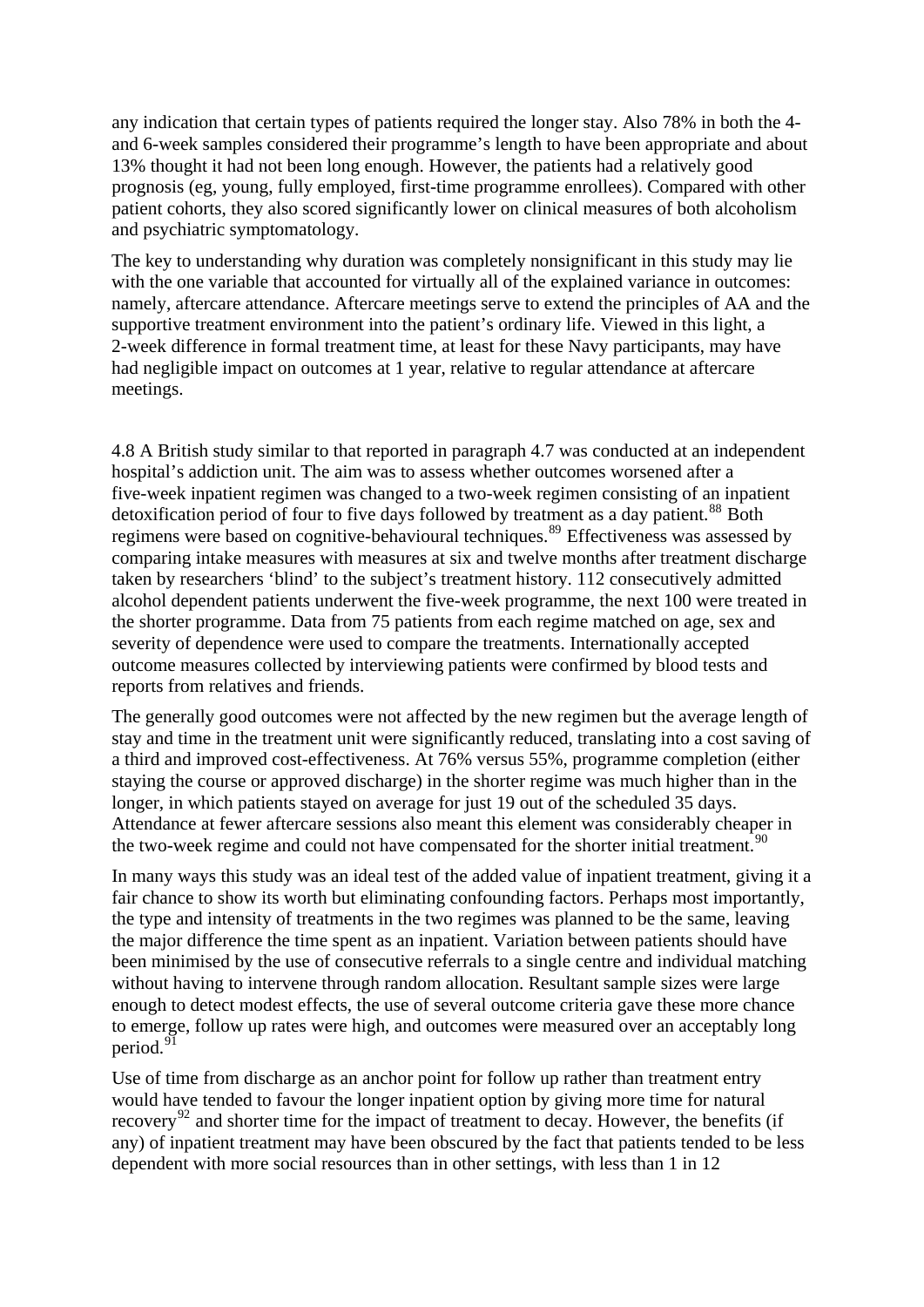unemployed and nearly two-thirds married and living with their spouse. Also the shorter regime retained an important inpatient element during which three-quarters of the treatm ent was delivered. In this study replacing inpatient with outpatient care (and shortening the programme) *improved* completion rates, probably because most of the patients had commitments which made five weeks away from home and work problematic. This factor is likely to have helped boost the outpatient outcomes up to those of the longer treatment as (independent of the length of the programme) completion<sup>93</sup> and treatment progress<sup>94</sup> predict good outcomes. In most studies *inpatient* retention is better, another reason why the results of this study might not generalise to more problematic (unemployed, homeless, mentally ill) populations.

but the pay-for-treatment setting seems to have meant that relatively few patients (especially 4.9 Although patients went through normal selection procedures, the 93 allocated to four weeks inpatient alcohol treatment at a private facility in New Jersey were similar to the 80 allocated to a six-week outpatient programme on measures of alcohol, drug, psychiatric and social severity.<sup>[95](#page-22-0)</sup> Few exclusion criteria limited the range of problem severity in the caseload, outpatients) were of low socioeconomic status and all but a few were white.

without ever achieving abstinence. Their poorer reaction during treatment simply continued number of alcohol problems clients had experienced over their lifetime was. At three months extensive history of alcohol problems were far less likely to have relapsed after inpatient than even.<sup>[96](#page-22-0)</sup> Inpatient stays may have seemed more cost-effective for severely affected patients if level of outpatient therapeutic input in this study failed to give that setting a fair chance at performing well with the more problematic clients. The study aimed to test whether patients with more severe alcohol or psychiatric problems profited most from inpatient treatment. The treatments differed greatly in intensity (inpatient was more intense) and length as well as setting but both were AA-based. The main outcome measure was a relapse to significant drinking defined as three or more drinks in a sitting, a return to detoxification or inpatient alcohol treatment, or imprisonment for alcohol-related behaviour. In the period shortly after discharge significantly more former outpatients relapsed (about half) than inpatients (about a quarter). By 12 months after treatment entry the gap had narrowed but not altogether disappeared. This advantage for inpatient treatment was entirely due to more outpatients either dropping out of treatment or drinking heavily during treatment over the next few months. Among the remaining patients there were no significant differences in outcome. Though psychiatric severity was not related to later outcomes, the after treatment entry, reflecting immediate post-discharge behaviour, patients with a more outpatient treatment. This advantage did not persist to six months or a year after treatment entry. Overall the outpatient option was 4.5 times more cost-effective at preventing relapse at three months and even more so at later follow-up points. However, for patients with the most extensive history of alcohol problems the cost-effectiveness ratio seems to have been nearly a multi-variable measure of severity had been employed. It is also possible that the very low

4.10 A US study has made a start at creating a protocol to systematically determine who to recommend for to residential as opposed to non-residential rehabilitation.<sup>97</sup>

people for whom practical or safety considerations preclude one or other setting. Inability to The *Client Matching Protocol* systematised the adult allocation criteria endorsed by staff, clinicians and residents at six therapeutic communities. First 'exclusionary criteria' identify travel to the centre precluded non-residential treatment. Residential care was seen as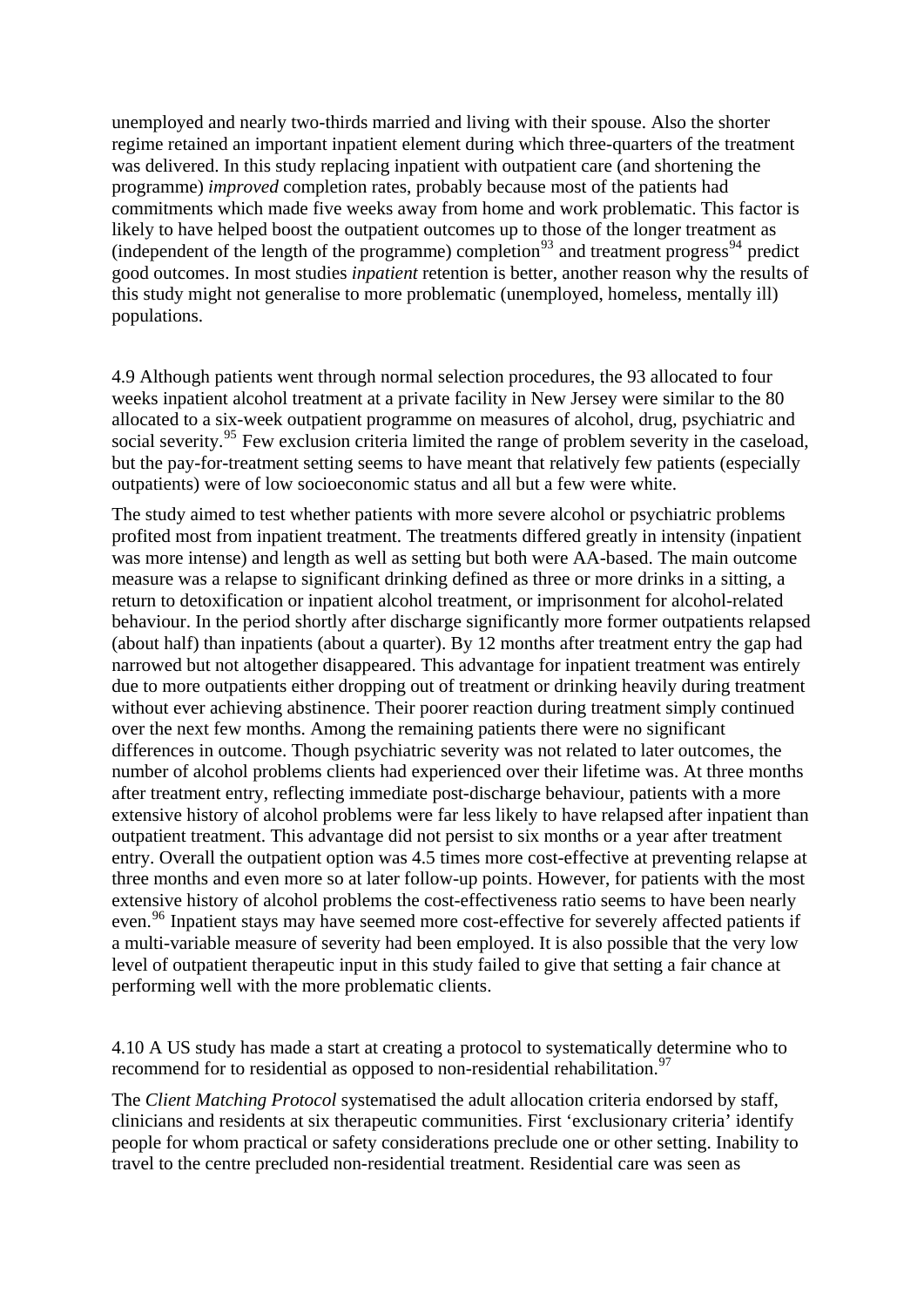precluded by conflicting domestic or family responsibilities, communicable disease, nee d for hospital care, current severe mental illness, a recent (three years) history of planned or attempted suicide, or a history of extr emely violent crime. Then allocation is based on clinical criteria related to problem severity.

identified who would stay longer in one setting than the other. These could be grouped into relatively severe *and* 2 stretches back at least four years without an abstinence break of a year social prognosis (criminal behaviour or lacking a drug-free home or social circle) or 4 a poor Piloting at nine centres (each offered a therapeutic community programme on both a residential and non-residential basis) refined the original 57 items down to the 30 which best four problem severity indicators, effectively hurdles which must be jumped to justify residential care. Clients are considered for residential care if their current drug problem is 1 or more. Among these clients, residential care will be chosen if there is also either 3 a poor vocational prognosis (poor education, skills, training or experience).

to the same referrals but were not privy to the allocations it indicated. The issue was whether counsellors. Exclusionary criteria allocated 243 clients. The clinical criteria were tested on Two sets of consecutive admissions to the nine centres were allocated to residential or nonresidential care through usual intake procedures. About 40% were primarily cocaine users and just under 20% each alcohol or heroin users. Intake counsellors also applied the protocol these allocations would have resulted in better outcomes than those made unaided by the the remaining 725 with sufficient data (59 did not).

Clients who had been allocated in line with the protocol ('matched' cases  $-7$  out of 10 of the ('mismatched' cases). In the first cohort outcomes had longer to pan out. Nearly 20% more domains were statistically evened out, indicating that it was the combination of factors taken into account by the protocol which made the difference. A similar procedure evening out motivated and relatively poorly motivated tended to respectively do well or poorly in terms of total) did significantly better than those where the cousellor had made a different decision matched clients (47% versus 28%) were either still in treatment at follow up or had completed it and far fewer (10% versus  $28\%$ ) had to be discharged.<sup>[98](#page-22-0)</sup> The second cohort confirmed the retention/completion benefits of matching the protocol but over this shorter period there were more drop-outs rather than 'throw-outs' in the mismatched clients. The predictive power of the protocol remained even when client differences on the individual differences on motivation (internal and external in the form of legal coercion) still left protocol matching a significant predictor. In both analyses matched clients were 60% more likely to have been retained or to have completed than mismatched clients. Matching to the protocol was particularly important for moderately well motivated clients: the very highly treatment retention and completion irrespective of matching.

to guide the allocation. Pre-testing revealed that while several severity dimensions predicted psychosocial stressors) predicted poorer outcomes in one setting than in the other. Only these This is one of the very few studies not just to record which type of people benefit most from residential as opposed to non-residential care but to test how this information might be used relatively poor outcomes overall, not all (family or peer support, prior treatment, can be used to guide the choice between the two.

whose decisions formed the benchmark for the protocol all worked in longstanding agencies not know where the protocol would have placed their clients, the raw data it generated was That the allocation protocol made a worthwhile difference is all the more remarkable since several factors worked against it. First, it crystallised and then refined current practice but still found that this bettered the uncrystallised starting point. Second, the intake counsellors familiar with both settings and with deciding between them. Third, though counsellors did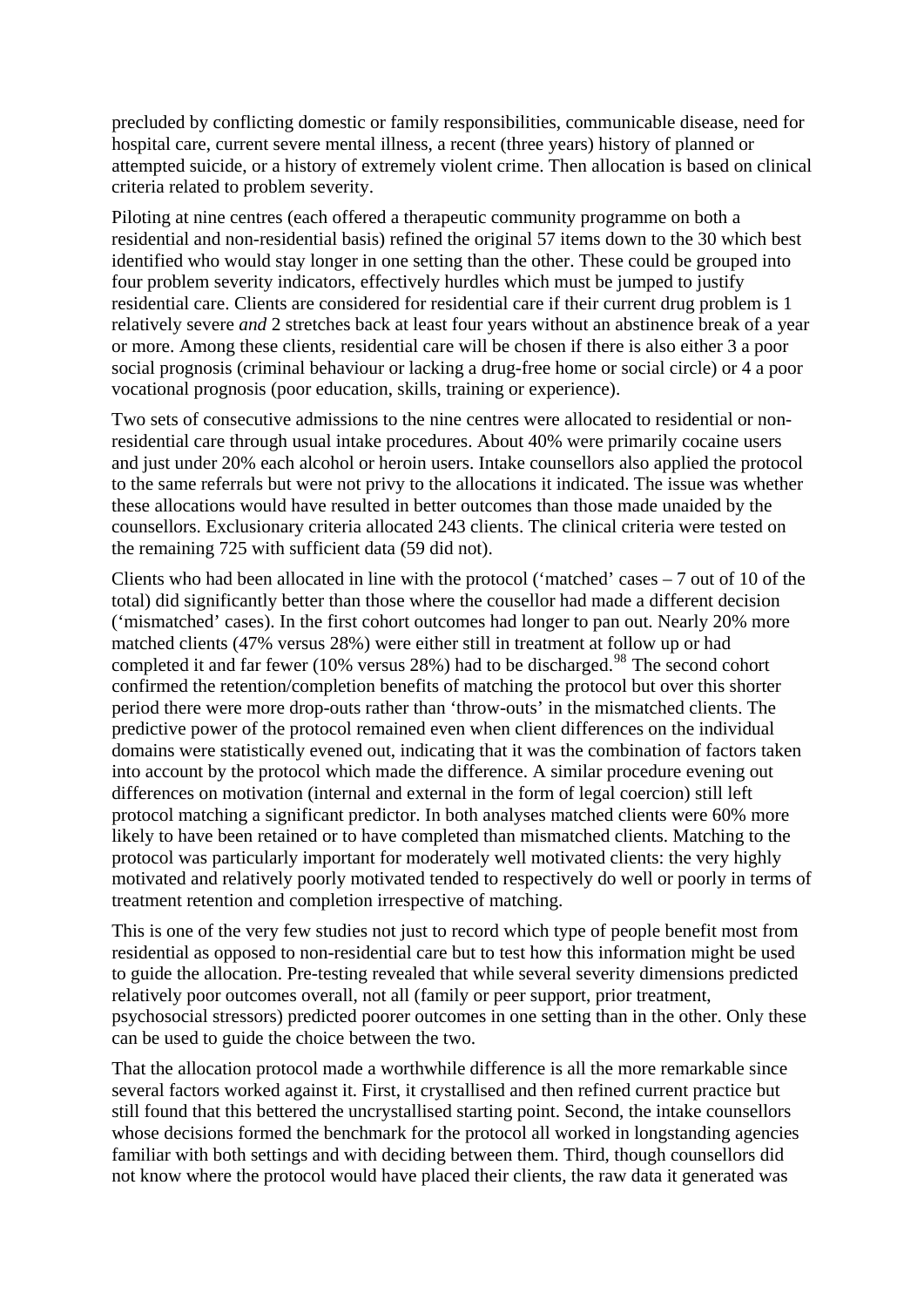available to inform their decisions. Fourth, clients tended to all have relatively seve re problems, reducing the scope for the protocol (itself based on problem severity) to differentiate between them. Give these factors, it is rea sonable to expect the gains from using such a protocol to often be greater in normal practice.

The criteria were specifically developed for therapeutic community programmes and may not However, the process of encapsulating accepted practice into exclusion criteria and a series of also be changed in the light of the outcomes from the decisions it indicated. The ability to do be applicable to the decision between other forms of residential and non-residential care. clinical criteria, and then refining this in the light of its ability to differentiate between alternative treatments, should have wider applicability. Because it is explicit the protocol can this is potentially the greatest advantage of documenting allocation criteria.

on the severest cases, but on return to their previous life situations the same clients eventually The assumption that treatment retention and completion<sup>[99](#page-22-0) [100](#page-22-0) [101](#page-22-0)</sup> would be linked with term short and long-term outcomes is reasonable but (as the authors acknowledge) needs to be tested in a follow-up study. Sometimes the added benefits of a residential environment fade after release into the community.<sup>[102](#page-22-0) [103](#page-22-0)</sup> <sup>[104](#page-22-0)</sup> A residential setting may particularly be needed to insulate patients who find it hardest to stop using drugs, accounting for its differential effect tend to relapse.

services felt they could risk taking into their residences. In the process they excluded severely questionable are the psychiatric exclusions, especially suicide risk. Though the programmes for adults who ranked in the most severe third on at least four out of five dimensions partially suicidal ideation was the key. If this was present the odds of abstinence were 60% better after inpatient treatment.<sup>[106](#page-23-0)</sup> If it was not, even patients ranking in the top quarter on all five severity dimensions did no better after inpatient treatment. Most of the criteria precluding residential care seem to reflect limits to the problems the problematic clients who might have the greatest to gain from residential care. Most and caseloads were different, in Minnesota suicide risk emerged the clearest indicator for three-week residential care as opposed to six to seven weeks outpatient treatment.<sup>[105](#page-23-0)</sup> In this primarily alcohol dependent population, completion rates were better in inpatient care only reminiscent of those used in the featured study (alcohol use, drug use, social isolation, a history of unemployment, and – not used in the featured study – psychological distress). But

4.11 Given controversy about the comparative utility of inpatient and outpatient treatment for treatment and one year following this initial assessment.<sup>[107](#page-23-0)</sup> We wished to access (a) whether numerous areas, with heavier drug use, social impairment, and psychopathology. At one-year follow-up, the direction of clinical ratings had reversed in the two groups, with inpatients psychopathology. Thus, results of this nonrandomized study of inpatient and outpatient treatment suggest that decisions to hospitalize were made on a rational basis and that inpatient treatment had better long-term efficacy. substance abusers, we compared samples of cocaine-abusing inpatients  $(n=149)$  and outpatients (n=149) regarding a range of clinical characteristics both at entrance into inpatient treatment appeared justified on the basis of more severe clinical problems in this group of patients and (b) the comparative one-year outcome of patients treated in the two conditions. Regarding the presenting clinical picture, inpatients had more severe ratings in showing lower problem severity in several areas, particularly cocaine use and

4.12 This study compared 28-day intensive inpatient, intensive outpatient, and standard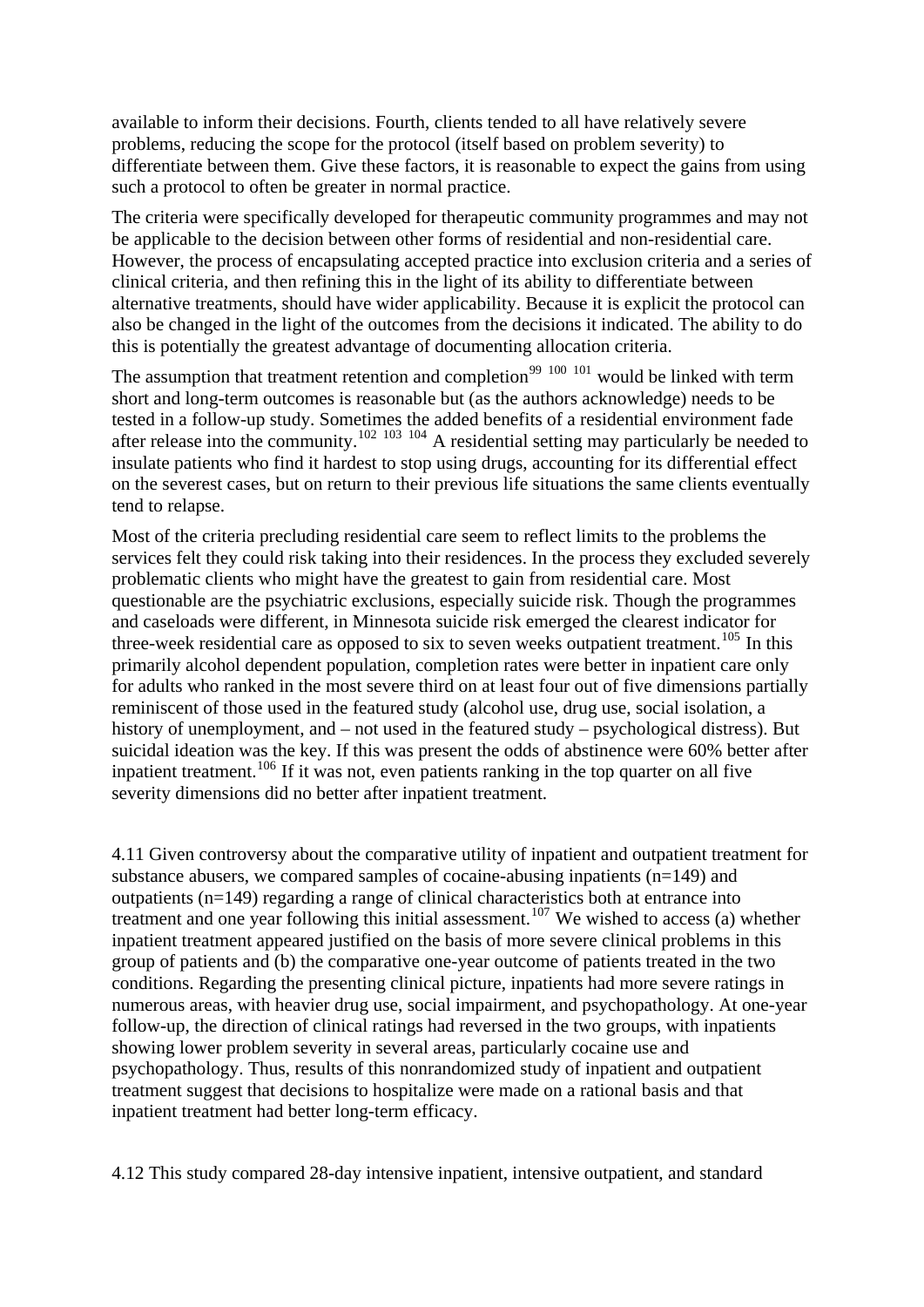outpatient treatment settings for persons with alcoholism and tested a priori hypotheses a bout the interaction of setting with client alcohol involvement and social network support for drinking.<sup>[108](#page-23-0)</sup> Therapeutic inputs in the two intensive options were [palnned to be and turned out to be similar in type and amount leaving the major difference them the residential element therpay and were abstinence-oriented. Exclusions included patients requiring detoxification and those with serious mental illness. Just two-thirds of the eligible patients consented to in a stable sexual relationship. Participants ( $N = 192$ ) were assigned randomly in cohorts to 1 settings did not differ in posttreatment primary drinking outcomes; by 18 months each grioup was abstinent on 75% of days and drinks per drinking day had been halved. However, outpatients (29% were insitutionalised in these ways compared to over half the outpatient withdrawal andf loss of control when drinking) benefited more from inpatient than outpatient ended tp drinking less than the more involved. Had the sample been restricted to moderately looked best, had it been restricted to the most involved patients then inpatient treatment problematic inner-city clients so was able to witness the effect of the severity range. At all but (in this sample) the lowest severity levels outcomes were best after inpateint care. outcomes might be achieved by matching degree of alcohol involvement and cognitive functioning to level of care. and the extra non-formal interactions this permitted. All the options were based on group randomisation. They tended to have more severe drink and other problems than the remainder. Before treatment they had been drinking about 10 US drinks (=17–18 UK units) on over half the days they were free to do so. Over half were unemployed and most were not of the 3 settings. Therapists too were reandomly rotated through the three conditions to eliminate bias from thepraist effects. Around 90% or more follow-up completion over 18 months. During treatment the inpatients drank less often and less on each occasion. The inpatients had significantly fewer jail and residential treatment days combined than groups). Clients high in alcohol involvement (includes measures of subjective craving, care. The greater their involvement, the more they cut down their drinking days and the amount drunk on each of those days, while in the other conditions less involved patients severely involved (similar to dependence) patients the outpatient treatments would have would have looked best. Alcohol involvement did not differentiate the two outpatient treatments. It is important that despite randomisation this study recruited fairly severely Network drinking support did not moderate setting effects. Clients low in cognitive functioning also appeared to benefit more from inpatient than outpatient care. Improved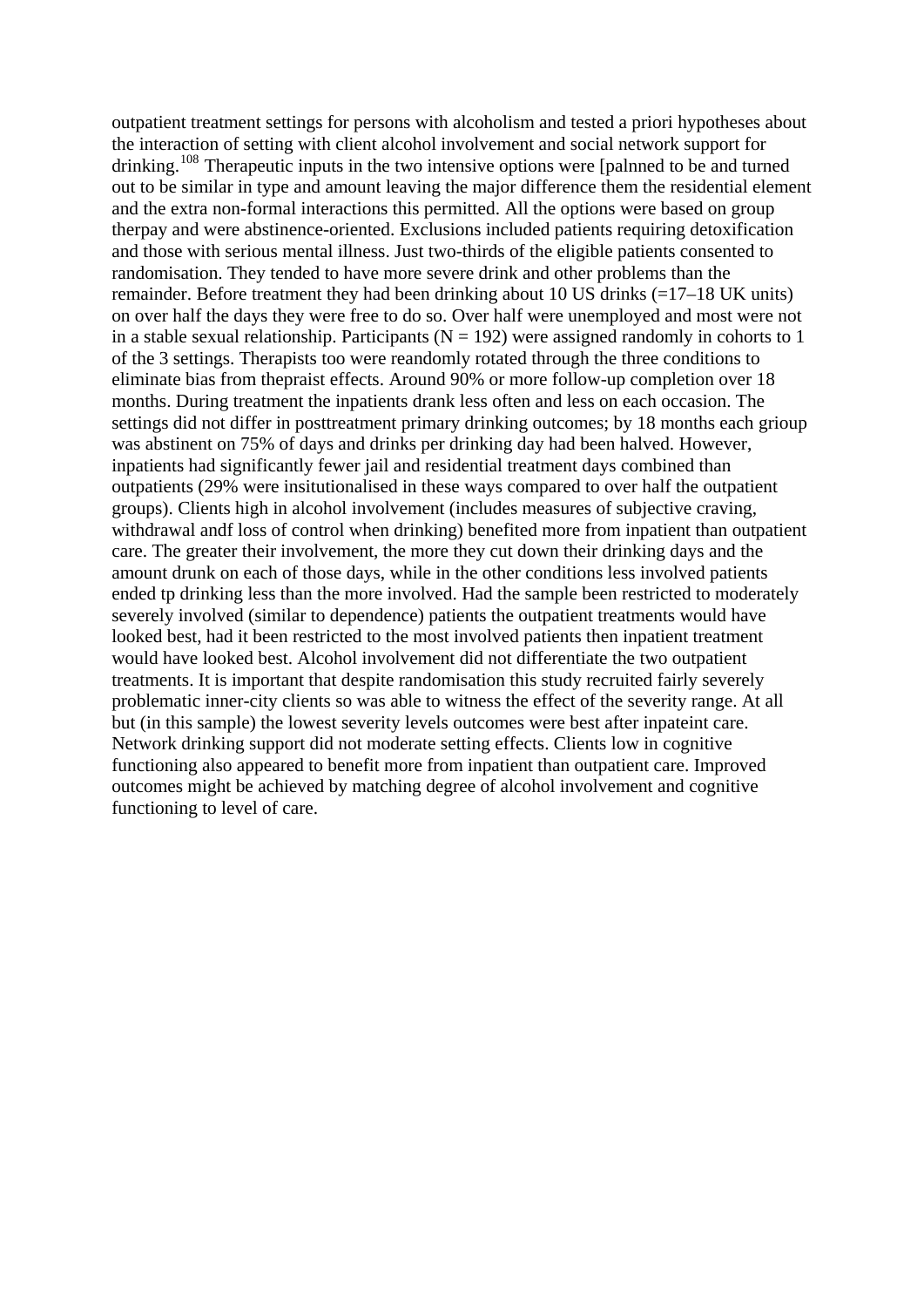### **The following studies were added to this review after the summary above was prepared. Generally each entry consists simply of the published abstract.**

4.13 McLellan and colleagues<sup>[109](#page-23-0)</sup> failed to find substantive statistical interactions of client demographics, initial substance-related problems, and treatment programs in predicting posttreatment substance-related problems. They then developed a matching algorithm to select among the treatment programmes, based on a client's level of psychiatric, employment, legal, and family problems.<sup>[110](#page-23-0)</sup> Abstract of this study:

Male alcoholics ( $n = 460$ ) and drug addicts ( $n = 282$ ) were evaluated at six-month follow-up after treatment entry in six rehabilitation programs. Initial analyses of the unstratified samples showed significant patient improvement, but no evidence of differential effectiveness from different treatments or from "matching" patients to treatments. However, greater psychiatric severity was associated with pooorer ASI six-month outcomes. The two samples were then divided into groups based on the number, duration, and intensity of their psychiatric symptoms at admission, ie, their overall "psychiatric severity." Patients with low psychiatric severity improved in every treatment programme equally and outcomes were better the longer they stayed in treatment. Patients with high psychiatric severity showed virtually no improvement in any treatment and did not improve more the longer they stayed. Patients with midrange psychiatric severity (60% of the samples) did better the longer they stayed but also showed outcome differences from different treatments and especially from specific patient-program matches. For both drug addicts and alcoholics, when they also suffered greater than normal employment and family problems they did worse in an outpatient programme than in an inpatient programme. This was not the case when problems were limited to high severity in drug/alcohol or medical domains. It was not severity as such that mattered, but a particular psychosocial combination of severity. These findings support the effectiveness and specificity of different substance abuse treatments, suggest methodologic reasons for the lack of similar findings in previous studies, and demonstrate the importance of psychiatric factors in substance abuse treatment.

A second study tested this finding as an allocation indicator using the same treatment programmes and a new sample of 130 alcohol- and 256 drug-dependent patients.<sup>[111](#page-23-0)</sup> The primary matching variable was psychiatric severity. Low severity patients were generally problem free, mid severity had significant symptoms such as anxiety and depression but no recurrent history of these problems, high severity had pronounced symptoms and a recurrent history. Low-severity patients were generally allocated to outpatient programmes except when they had very severe employment or family problems. Mid-severity patients with relatively severe employment or family problems were matched to inpatient programmes. High severity patients were considered mismatched to all the programmes. For a varoty of mainly administrative reasons, only just over half the patients could be matched as intended. Patients treated in their predicted programme (matched patients) were compared with those patients from the same sample who were not treated in their predicted program (mismatched patients). Treatment staff were not apprised of the matching criteria or which patients were matched, thus permitting an experimental test of the predictions. Results indicated superior performance during treatment and an average of 19% better 6-month post-admission outcomes for the matched patients than for their mismatched counterparts. They also stayed longer in treatment and were rated as more motivated. The matching effect was seen in both the alcohol- and drug-dependent samples and in all treatment programs. It was also apparent when limited to the low or mid-severity patients. The conclusion was that inpatient regimes were particularly needed to help extricate patients from a particularly damaging environment.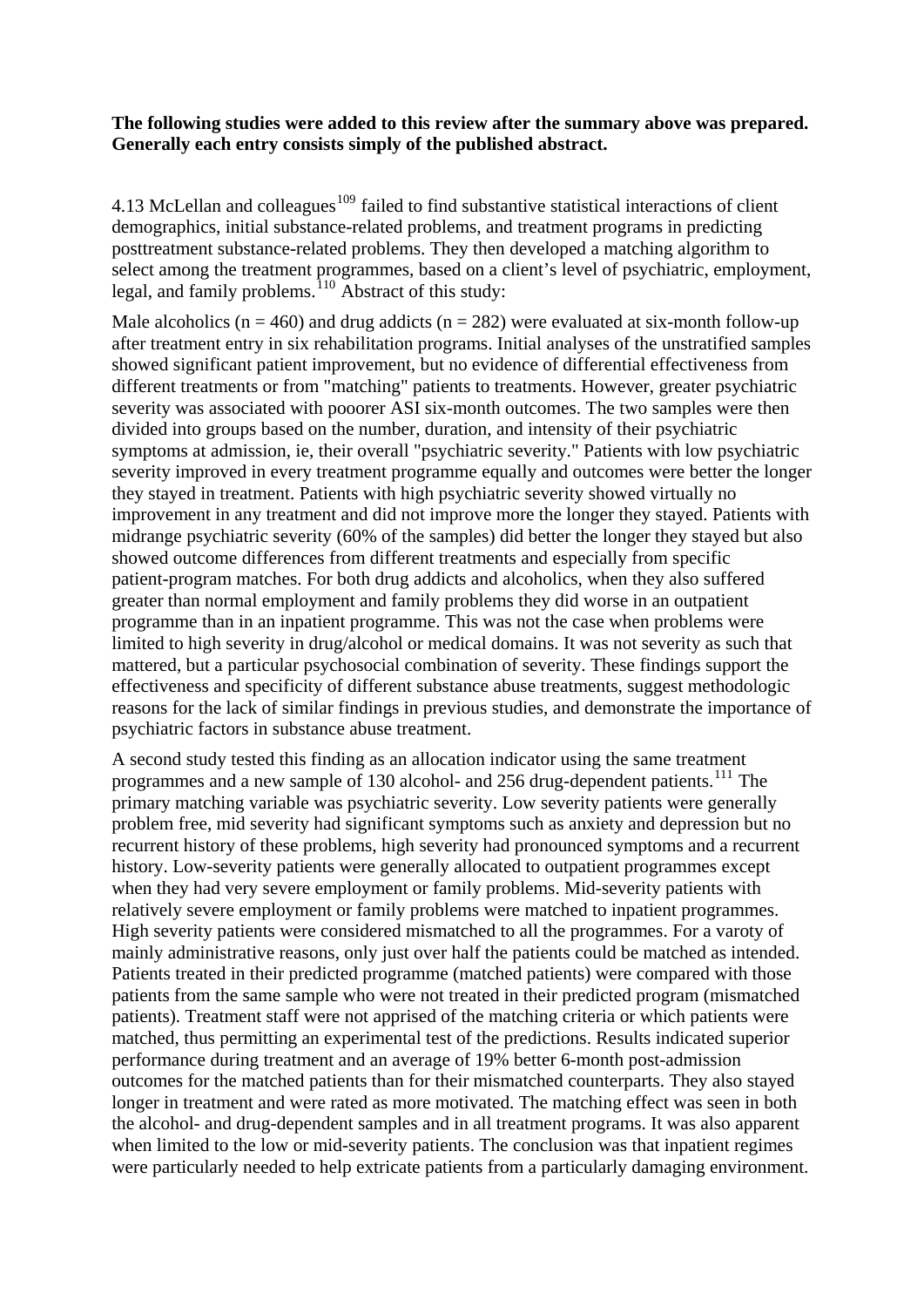As in other studies which have found inpatient treatment differentially beneficial for severely affected patients, in this study the range of severity included in the study was not constricted and the follow-up rate was high.

Another attempt to replicate McLellan and colleagues' early findings was unsuccessful.<sup>[112](#page-23-0)</sup> Similar to McLellan and colleagues' methodology,  $113$  clients with ASI psychiatric severity ratings between 2 and 6 (on a scale of 0 to 9) were selected, and two logistic regressions predicting retention and treatment completion were performed. This study used logistic regression to test for interaction effects, while McLellan and colleagues used linear regression. In contrast to this earlier work, no significant interactions between ASI legal, employment, psychiatric or family composite scores and treatment setting were found in the current study.

4.14 The present research examined differences in demographics and substance-related problems in populations admitted to three substance abuse treatment settings—outpatient ( $n =$ 1132), intensive outpatient ( $n = 1190$ ), and residential ( $n = 149$ ) — and tested whether interactions between client characteristics and type of setting predicted rates of 30-day retention and treatment completion.<sup>[114](#page-23-0)</sup> Client-setting interactions were found for both retention and completion.

Participants were selected from a large administrative database (funded by Target Cities) containing records for people seeking publicly funded substance abuse treatment in Detroit, Michigan between November of 1995 and March of 1999. All applicants were administered an Addiction Severity Index (ASI) at presentation to a centralized intake unit (CIU). Following a screening questionnaire, participants were referred to treatment providers, where they were admitted into a substance abuse program. At the CIU, applicants for treatment were asked their preferences for the setting they wished to enter; these preferences were recorded in the database. In 98% of the cases, applicants were referred to their preferred setting, so it appears that no formal matching procedure was implemented. Admission to a program occurred an average of 9.1 days  $(SD = 19.8)$  after presentation at the CIU. Participants were selected for the current study if they met the following criteria: (1)they were at least 18 years old at program admission, (2) they had complete ASI information administered within six months prior to program admission, (3) they had valid intake and discharge information, and (4) they were referred to a non-methadone outpatient, residential, or lOP facility.

If clients had multiple treatment episodes with complete information, only the first treatment episode was used. These criteria resulted in 2,471 valid client records.

Outpatient programs provided individual, family, and group therapy to clients. Clients were expected to meet with a therapist or participate in other therapeutic activities once a week for one to 1.5 hours. Treatment length was openended, with a minimum expectation of 10 weeks. A total of 1,132 clients were referred to outpatient settings. Intensive outpatient programs (lOPs) were designed to provide rehabilitative and therapeutic services in a supervised structured outpatient setting where clients were expected to attend a minimum of twice a week for three or more hours each treatment day. Services included lectures, group and individual therapy, aftercare planning, and referral sources. Although treatment length was generally fixed, the actual time individuals remained in lOPs varied. Some lOPs provided domicilIary facilities. A total of 1,190 clients were sent to lOPs. Residential programs consisted of either therapeutic settings (82% of residential sample) or recovery settings (18%). Therapeutic residential programs provided supportive or confrontational peer therapy, supplemented with individual or group counseling, didactic lectures, and rehabilitative care.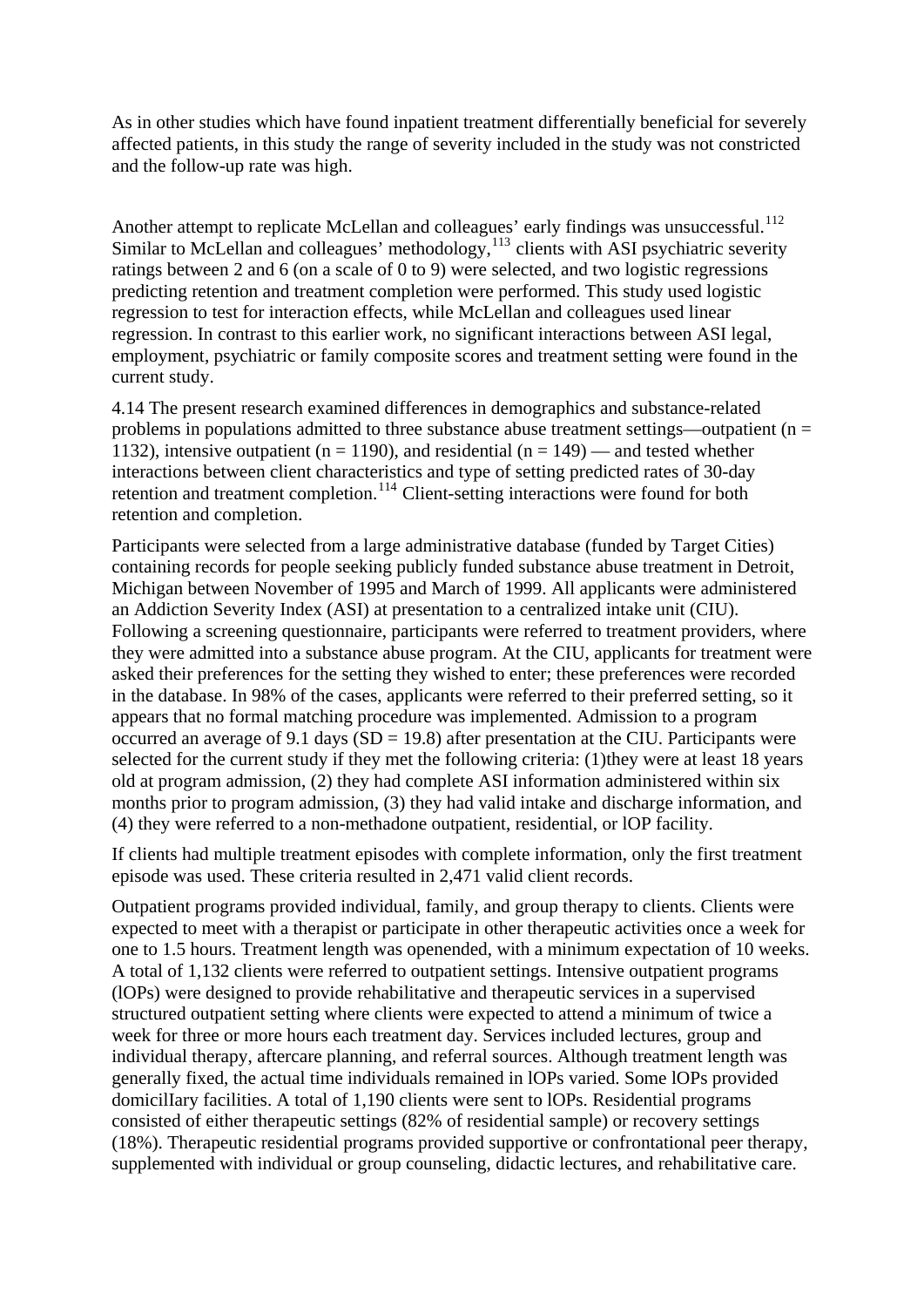The goal of therapeutic programs was to reduce a client's substance use, and increase his or her coping skills. Recovery residential programs provided supervised peer group living with limited counseling services emphasizing social rehabilitation. The goal of recovery programs was to increase a client's ability to live independently. Both settings provided overnight care and were structured to last a minimum of 60 days. A total of 149 clients were referred to residential settings.

An interaction with living arrangement demonstrated that homeless clients had substantially lower retention rates in outpatient settings (see Figure 1), relative to other treatment facilities  $(OR = .64)$ . Nonhomeless clients tended to have lower retention in residential settings, relative to homeless clients.

An interaction with previous substance treatments revealed that previous treatment had little effect on completion for clients in residential or lOP programs. For clients in outpatient programs, however, more previous treatment was associated with lower completion rates (OR = .80). An interaction with a client's level of employment-related problems demonstrated that a higher level of employment problems was associated with lower completion rates in outpatient ( $OR = .84$ ) and residential settings. In lOP settings, however, a higher level of employment problems was associated with higher completion rates, relative to lower levels of problems ( $OR = 1.38$ ). Finally, an interaction with drug-related problems showed that more drug problems were associated with a trend towards lower completion rates for outpatient settings ( $OR = .84$ ), relative to other facilities. The overall logistic regression model was highly significant (x2= 526.8, 47 df, p <.0001).

Hypothesis 3 was partially supported. Number of previous treatments and level of drug-related problems interacted with treatment setting, such that clients with many previous treatments and more drug-related problems had lower completion rates in outpatient settings, relative to clients with many problems treated in more intensive settings. Assuming ASI drug-related problems are a reasonable approximation for the criteria of the ASAM dimension of relapse potential, this finding supports the use of this ASAM dimension; more severe clients who are not successfully placed in intensive settings may find outpatient facilities to be less adequate for their drug-related problems.

Other ASAM dimensions evaluate emotional/psychiatric conditions and a client's recovery environment. Allowing for relevant ASI proxies for these ASAM dimensions, the implication is that clients with more severe psychiatric or family/social problems will demonstrate superior outcome in more intensive treatment settings, relative to less intense settings. There was no evidence of this in the present study; no interactions between family/social or psychiatric problems and treatment setting were significant in predicting retention or completion after controlling for other predictors. This may be because ASI composite scores are an inadequate operationalization of relevant ASAM dimensions. Alternatively, the participants in this study may not be representative of all treatment-seeking clients. However, the lack of findings in this study is consistent with the work of McKay and colleagues (1997), who failed to show statistical differences between matched and mismatched clients in inpatient versus IOP settings, using four of the six ASAM dimensions. Thus, the ASAM criteria may need to be refined.

The present study examined statistical interactions of treatment setting and client characteristics on retention across multiple treatment settings. There are at least four areas where the results of this research could be applied. First, the findings provide empirical support for certain client-setting combinations. This could lead to more informed treatment decision-making by intake units, with the eventual outcome of higher retention and completion rates. For example, homeless clients demonstrated the highest 30-day retention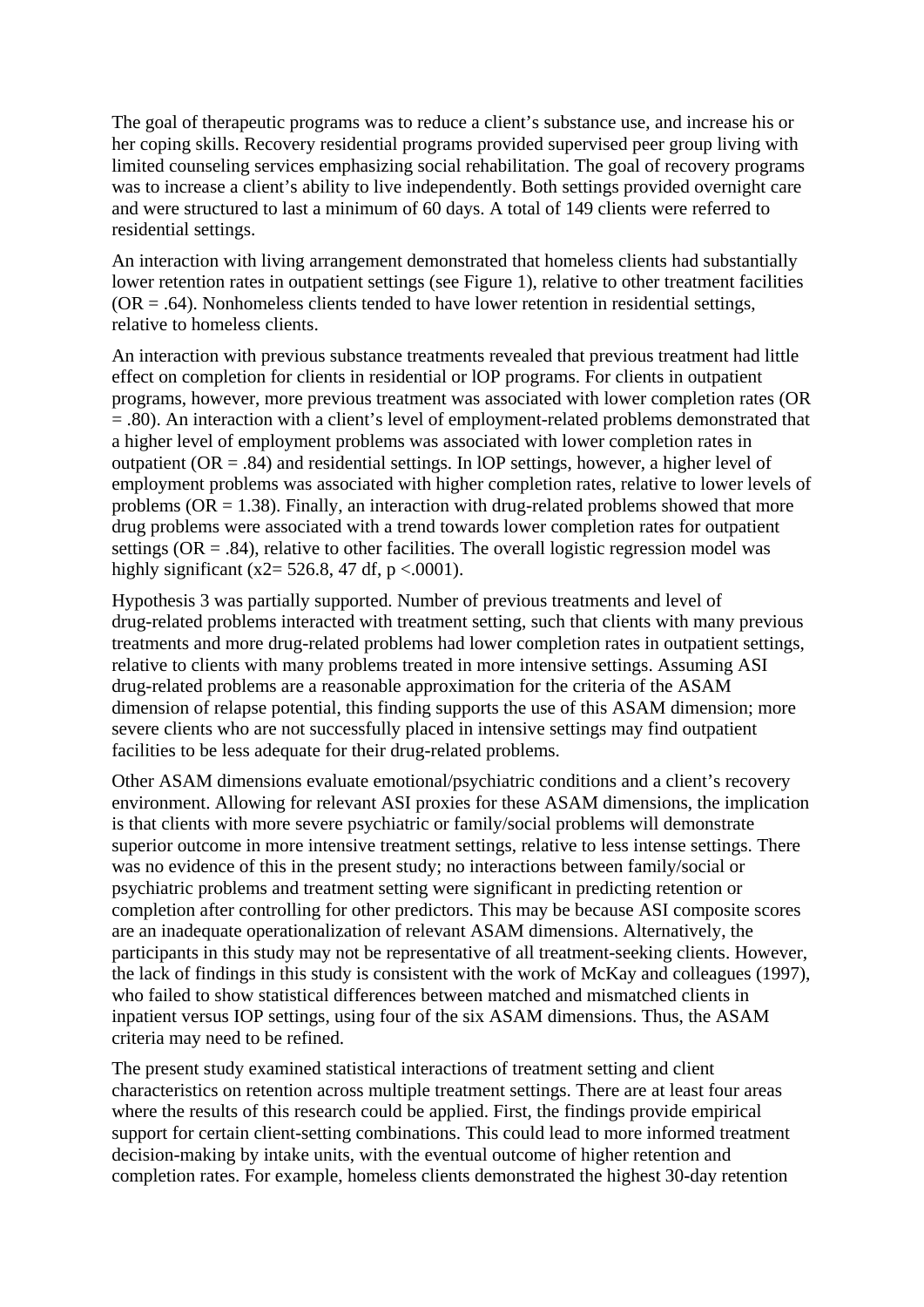<span id="page-18-1"></span>rate in residential settings. In the absence of other matching factors, residential facilities could be suggested as a first choice for future homeless clients. Additional studies are needed to discover if these suggestions would increase overall retention. Second, the results of the study can indicate non-optimum matches with minimum additional risk. Extending the previous example, homeless clients have slightly lower 30-day retention rates in IOP settings, relative to residential settings, but substantially lower rates in outpatient settings.

4.15 McKay and colleagues failed to show statistical differences between matched and mismatched clients in inpatient versus intensive outpatient settings, using four of the six ASAM dimensions.<sup>[115](#page-23-0)</sup>

OBJECTIVE: The American Society of Addiction Medicine (ASAM) criteria were developed as guidelines for the placement of substance abuse patients in appropriate levels of care. Although the ASAM criteria are widely used, little is known about their validity. In this study, we evaluated the predictive validity of the psychosocial dimensions of the ASAM criteria for inpatient versus intensive outpatient rehabilitation. METHOD: The psychosocial dimensions of the ASAM criteria were first operationalized with instruments with proven reliability and validity. The criteria were then used to determine whether cocaine  $(n = 159)$ and alcohol ( $n = 133$ ) dependent male patients in inpatient and intensive outpatient rehabilitation programs were correctly "matched" to the level of care they received. The patients were followed up at 3, 6 and 12 months postrehabilitation, and outcomes of "matched" and "mismatched" patients were compared in a number of ways. RESULTS: Alcohol and cocaine patients who were correctly matched to treatment according to ASAM did not have significantly better outcomes than those who were mismatched. Furthermore, a more focused analysis generated no evidence that alcohol patients who met ASAM criteria for inpatient care had better outcomes in that setting than in intensive outpatient treatment. Among cocaine patients who met ASAM inpatient criteria, inpatient care produced marginally better short-term outcomes on most measures, although these results did not reach statistical significance. CONCLUSIONS: These results suggest that the psychosocial dimensions of the ASAM criteria for inpatient treatment are probably too broad and are therefore in need of further refinement, particularly for alcohol patients. However, all patients were male veterans without acute medical problems serious enough to warrant inpatient care or histories of psychosis, and the majority were of lower socioeconomic status. It is not clear to what extent the results would generalize to substance abusers with other characteristics.

-

<span id="page-18-0"></span><sup>&</sup>lt;sup>1</sup>Finney J.W., Monahan S. "The cost effectiveness of treatment for alcoholism: a second approximation." *Journal of Studies in Alcohol*: 1996, 57, p. 229–243. 2

<sup>&</sup>lt;sup>2</sup>Finney J.W., Hahn A.C., Moos R.H. "The effectiveness of inpatient and outpatient treatment for alcohol abuse: the need to focus on mediators and moderators of setting effects." *Addiction*: 1996, 91(12), p. 1773–1796; see also the commentaries on this study on pages 1803–1820.

<sup>&</sup>lt;sup>3</sup>Mattick R.P., et al. "In-patient setting and long duration for the treatment of alcohol dependence? Out-patient care is as good." Drug and Alcohol Review: 1994, 13, 127–135.

<sup>4</sup> Edwards G., Guthrie S. "A controlled trial of in-patient and out-patient treatment of alcohol dependency." *Lancet*: 1967, 1, p. 555–559.

Edwards G., Orford J., Egbert S*., et al.* "Alcoholism: a controlled trial of 'treatment' and'advice'." *Journal of Studies on Alcohol*: 1977, 38, p. 1004–1031. 6

<sup>&</sup>lt;sup>6</sup>Messina, N.P., *et al.* "Therapeutic community treatment for substance abusers with antisocial personality disorder." *Journal of Substance Abuse Treatment*: 1999, 17(1-2)., p. 121-128.

 $\gamma$ Nemes S. et al. "The DC Initiative: preliminary outcome studies. Paper presented at the Therapeutic Communities of America conference, 1997, Washington D.C. Cited in: Messina, N.P., *et al*. "Therapeutic community treatment for substance abusers with antisocial personality disorder." *Journal of Substance Abuse Treatment*: 1999, 17(1–2)., p. 121–128.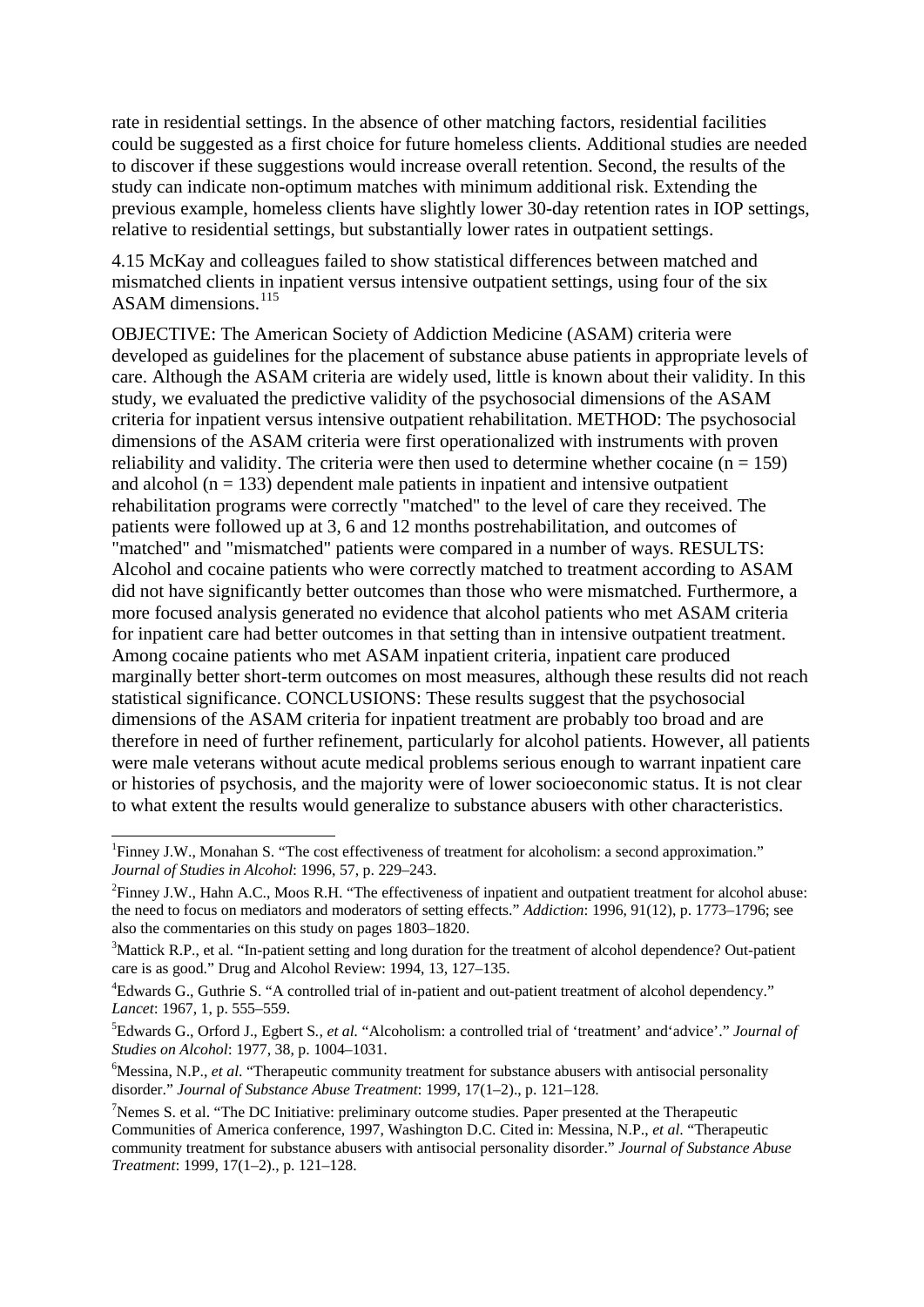<span id="page-19-0"></span>8 Stark M.J. "Dropping out of substance abuse treatment. A clinically oriented review." *Clinical Psychology Review*: 1992, 12, p. 93-116.

<sup>9</sup>McLellan A.T. *et al*. "Predicting response to drug and alcohol treatments: role of psychiatric severity."

1

*Archives of General Psychiatry*: 1983, 40, p. 620–625.<br><sup>10</sup>McLellan A.T. *et al.* "Increased effectiveness of substance abuse treatment." *Journal of Nervous and Mental Disease*: 1983, 171, p. 597–605.

<sup>11</sup>Greenwood G.L. *et al.* "Relapse outcomes in a randomized trial of residential and day drug abuse treatment." *Journal of Substance Abuse Treatment*: 2001, 20, p. 15—23.<br><sup>12</sup>Pettinati H.M., Meyers K., Evans B.D. "Inpatient alcohol treatment in a private healthcare setting: which

patients benefit and at what cost." *American Journal on Addictions*: 1999, 8, p. 220–223.<br><sup>13</sup>Finney J.W., Hahn A.C., Moos R.H. "The effectiveness of inpatient and outpatient treatment for alcohol

abuse: the need to focus on mediators and moderators of setting effects." *Addiction*: 1996, 91(12), p. 1773– 1796; see also the commentaries on this study on pages 1803–1820.

<sup>14</sup>Harrison P.A. et al. "Outcomes monitoring in Minnesota: treatment implications, practical limitations."<br>*Journal of Substance Abuse Treatment*: 2001, 21, p. 173–183.

<sup>15</sup>Pettinati H.M., Meyers K., Evans B.D. "Inpatient alcohol treatment in a private healthcare setting: which patients benefit and at what cost." *American Journal on Addictions*: 1999, 8, p. 220–223.<br><sup>16</sup>Greenwood G.L. *et al.* "Relapse outcomes in a randomized trial of residential and day drug abuse treatment."

*Journal of Substance Abuse Treatment*: 2001, 20, p. 15—23.<br><sup>17</sup>McLellan A.T. *et al.* "Predicting response to drug and alcohol treatments: role of psychiatric severity."

*Archives of General Psychiatry*: 1983, 40, p. 620–625.<br><sup>18</sup>McLellan A.T. *et al.* "Increased effectiveness of substance abuse treatment." *Journal of Nervous and Mental* 

*Disease*: 1983, 171, p. 597–605.

19Melnick G. *et al*. "A client-treatment matching protocol for therapeutic communities: first report." *Journal of Substance Abuse Treatment*: 2001, 21, p. 119–128.<br><sup>20</sup>Shepard D.S. "Cost-effectiveness of substance abuse services: implications for public policy." *Psychiatric* 

*Clinics of North America*: 1999, 22(2), p. 385–400.<br><sup>21</sup>Rychtarik R.G. *et al.* "Treatment settings for persons with alcoholism: evidence for matching clients to

inpatient versus outpatient care." Journal of Consulting and Clinical Psychology: 2000, 68(2), p. 277–89.<br><sup>22</sup>Simpson D.D., *et al.* "A national evaluation of treatment outcomes for cocaine dependence." Archives of General

<sup>23</sup>Pettinati H.M., Meyers K., Evans B.D. "Inpatient alcohol treatment in a private healthcare setting: which patients benefit and at what cost." *American Journal on Addictions*: 1999, 8, p. 220–223.

<sup>24</sup> Klein C. *et al*. "Interaction effects of treatment setting and client characteristics on retention and completion." *Journal of Psychoactive Drugs*: 2002, 34(1),p. 39–50.<br><sup>25</sup>Pettinati H.M., Meyers K., Evans B.D. "Inpatient alcohol treatment in a private healthcare setting: which

patients benefit and at what cost." *American Journal on Addictions*: 1999, 8, p. 220–223.<br><sup>26</sup>Finney J.W., Hahn A.C., Moos R.H. "The effectiveness of inpatient and outpatient treatment for alcohol

abuse: the need to focus on mediators and moderators of setting effects." *Addiction*: 1996, 91(12), p. 1773– 1796; see also the commentaries on this study on pages 1803–1820.

<sup>27</sup>Bachman S.S. *et al.* "Predicting success in a community treatment program for substance abusers." *American Journal on Addictions*: 1993, 1(2), p. 155–167.

<sup>28</sup>Greenwood G.L. *et al.* "Relapse outcomes in a randomized trial of residential and day drug abuse treatment." *Journal of Substance Abuse Treatment*: 2001, 20, p. 15—23.

<sup>29</sup>Alterman, A. I., O'Brien, C. P., & Droba, M. (1993). Day hospital vs. inpatient rehabilitation of cocaine abusers: an interim report. In: F. Leukfield, & C. Leukfield (Eds.), Cocaine treatment: research and clinical perspectives. NIDA Research Monograph, (135 pp. 150— 162). NIH Publication No. 93-3639.

<sup>30</sup>Alterman A.I. *et al.* "Effectiveness and costs of inpatient and day hospital cocaine rehabilitation." *Journal of Nervous and Mental Disease*: 1994, 182, p. 157–163.

<sup>31</sup>McKay J.R. *et al.* "Random versus nonrandom assignment in the evaluation of treatment for cocaine abusers." *Journal of Consulting and Clinical Psychology*: 1998, 66(4), p. 697–701.<br><sup>32</sup>McKay J.R. *et al.* "An initial evaluation of the psychosocial dimensions of the American Society of Medicine

criteria for inpatient versus intensive outpatient substance abuse rehabilitation." *Journal of Studies on Alcohol*: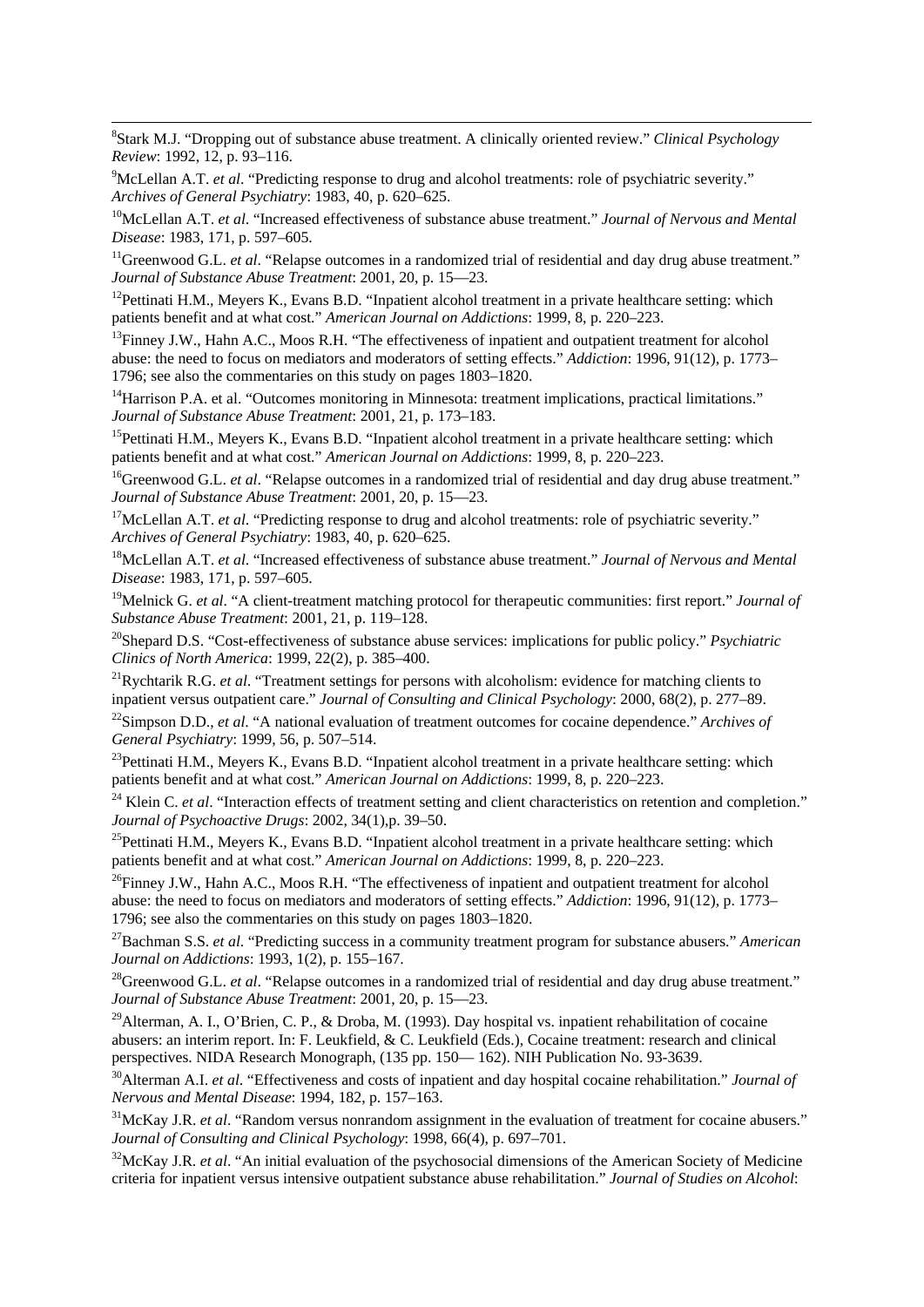1997, 8(3), p 239–252.

<span id="page-20-0"></span>1

33Rychtarik R.G. *et al*. "Treatment settings for persons with alcoholism: evidence for matching clients to inpatient versus outpatient care." Journal of Consulting and Clinical Psychology: 2000, 68(2), p. 277–89.<br><sup>34</sup> Klein C. *et al.* "Interaction effects of treatment setting and client characteristics on retention and complet

*Journal of Psychoactive Drugs*: 2002, 34(1), p. 39–50.<br><sup>35</sup>Greenwood G.L. *et al.* "Relapse outcomes in a randomized trial of residential and day drug abuse treatment."

*Journal of Substance Abuse Treatment*: 2001, 20, p. 15—23.<br><sup>36</sup> Klein C. *et al*. "Interaction effects of treatment setting and client characteristics on retention and completion."<br>*Journal of Psychoactive Drugs*: 2002, 3

<sup>37</sup>Rychtarik R.G. *et al.* "Treatment settings for persons with alcoholism: evidence for matching clients to inpatient versus outpatient care." *Journal of Consulting and Clinical Psychology*: 2000, 68(2), p. 277–89.

<sup>38</sup> Klein C. *et al.* "Interaction effects of treatment setting and client characteristics on retention and completion." *Journal of Psychoactive Drugs*: 2002, 34(1),p. 39–50.

<sup>39</sup>Guydish J. *et al.* "Drug abuse day treatment: a randomized clinical trial comparing day and residential treatment programs." Journal of Consulting and Clinical Psychology: 1998, 66(2), p. 280–289.

<sup>40</sup>Bachman S.S. *et al.* "Predicting success in a community treatment program for substance abusers." *American Journal on Addictions*: 1993, 1(2), p. 155–167.<br><sup>41</sup>Alterman, A. I., O'Brien, C. P., & Droba, M. (1993). Day hospital vs. inpatient rehabilitation of cocaine

abusers: an interim report. In: F. Leukfield, & C. Leukfield (Eds.), Cocaine treatment: research and clinical perspectives. NIDA Research Monograph, (135 pp. 150— 162). NIH Publication No. 93-3639.

42Alterman A.I. *et al*. "Effectiveness and costs of inpatient and day hospital cocaine rehabilitation." *Journal of* 

*Nervous and Mental Disease*: 1994, 182, p. 157–163.<br><sup>43</sup>McKay J.R. *et al.* "Random versus nonrandom assignment in the evaluation of treatment for cocaine abusers."<br>*Journal of Consulting and Clinical Psychology*: 1998, 6

<sup>44</sup>Messina, N.P., *et al.* "Therapeutic community treatment for substance abusers with antisocial personality disorder." *Journal of Substance Abuse Treatment*: 1999, 17(1–2)., p. 121–128.<br><sup>45</sup>Nemes S. et al. "The DC Initiative: preliminary outcome studies. Paper presented at the Therapeutic

Communities of America conference, 1997, Washington D.C. Cited in: Messina, N.P., *et al*. "Therapeutic community treatment for substance abusers with antisocial personality disorder." *Journal of Substance Abuse* 

*Treatment*: 1999, 17(1–2)., p. 121–128.<br><sup>46</sup>Greenwood G.L. *et al.* "Relapse outcomes in a randomized trial of residential and day drug abuse treatment."<br>*Journal of Substance Abuse Treatment*: 2001, 20, p. 15—23.

<sup>47</sup>Mattick R.P., et al. "In-patient setting and long duration for the treatment of alcohol dependence? Out-patient care is as good." Drug and Alcohol Review: 1994, 13, 127–135.

<sup>48</sup>McKay J.R. et al. "The effect of random versus nonrandom assignment in a comparison of inpatient and day hospital rehabilitation for male alcoholics. *Journal of Consulting and Clinical Psychology*: 1995, 63, p. 70-78.

49Shepard D.S. "Cost-effectiveness of substance abuse services: implications for public policy." *Psychiatric Clinics of North America*: 1999, 22(2), p. 385–400.<br><sup>50</sup>Gerstein D.R., *et al.* "Nonresponse and selection bias in treatment follow-up studies." *Substance Use and* 

*Misuse*: 2000, 35(6–8), p. 971–1014.<br><sup>51</sup>Gossop M., *et al.* "Substance use, health and social problems of clients at 54 drug treatment agencies: intake

data from the National Treatment Outcome Research Study (NTORS)." *British Journal of Psychiatry*: 1998, 173, p. 166–171.

52Simpson D.D. *et al*. "A national evaluation of treatment outcomes for cocaine dependence." *Archives of General Psychiatry*: 1999, 56, p. 507–514.<br><sup>53</sup>Miller N.S., *et al.* "Integration of treatment and post-treatment variables in predicting results of

abstinence-based outpatient treatment after one year." *Journal of Psychoactive Drugs*: 1997, 29(3). 54Fiorentine R. "After drug treatment: are 12-step programs effective in maintaining abstinence? *American* 

*Journal of Drug and Alcohol Abuse*: 1999, 25(1), p. 93–116.<br><sup>55</sup>Flynn P.M., *et al.* "Costs and benefits of treatment for cocaine addiction in DATOS." *Drug and Alcohol* 

*Dependence*: 1999, 57, p. 167–174.<br><sup>56</sup>Gerstein D.R., *et al. Evaluating recovery services: the California drug and alcohol treatment assessment* 

*(CALDATA).* California Department of Alcohol and Drug Programs, 1994.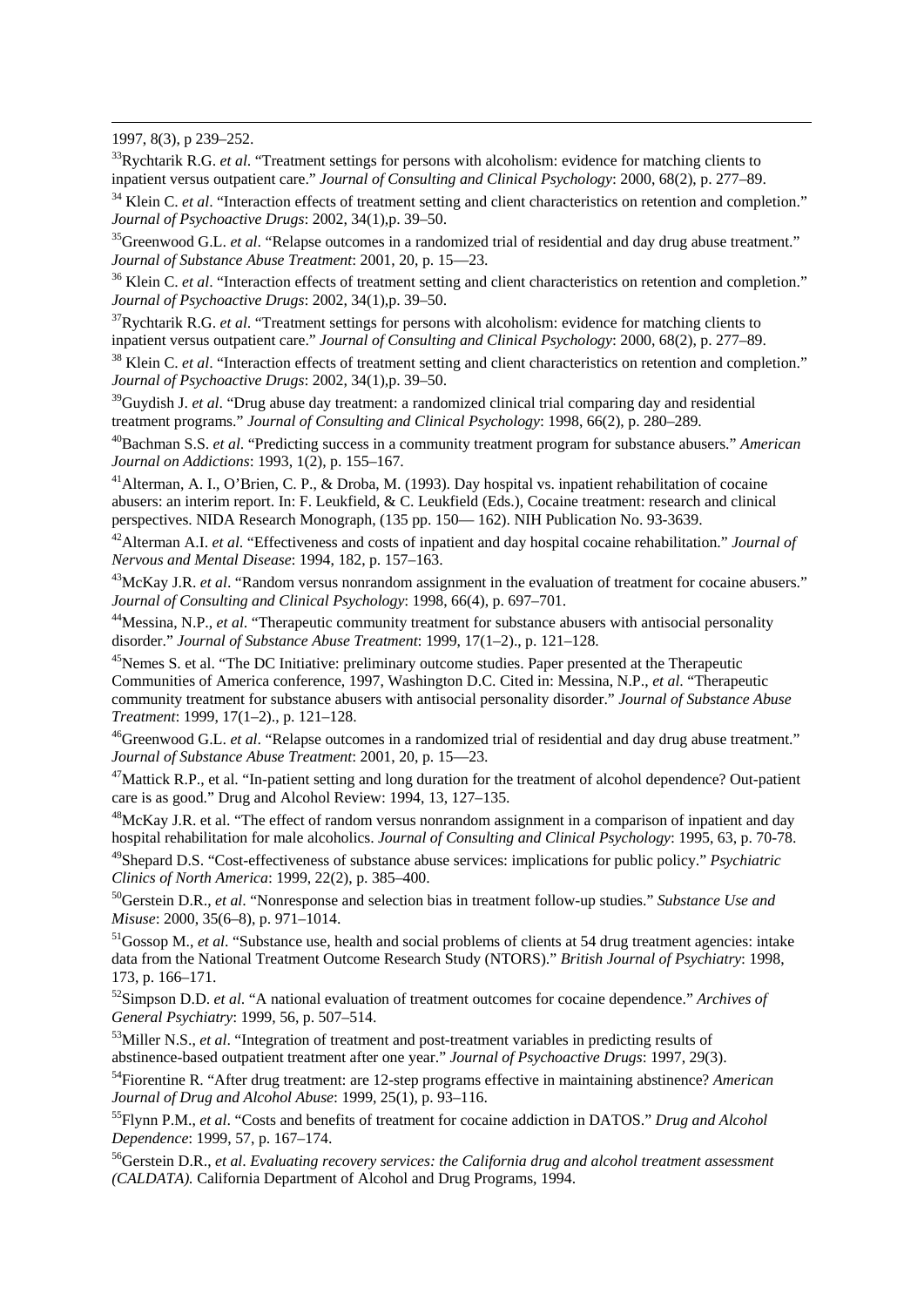<span id="page-21-0"></span>57Hubbard R.L., *et al*. "Overview of 1-year follow-up outcomes in DATOS. *Psychology of Addictive Behaviors*: 1997, 11(4), p. 261–278.

58Etheridge R.M., *et al*. "Treatment structure and program services in the Drug Abuse Treatment Outcome Study (DATOS). *Psychology of Addictive Behaviors*: 1997, 11(4), p. 244–260.

1

59Simpson D.D., *et al*. "A national evaluation of treatment outcomes for cocaine dependence." *Archives of* 

<sup>60</sup>Flynn P.M., *et al.* "Costs and benefits of treatment for cocaine addiction in DATOS." *Drug and Alcohol Dependence*: 1999, 57, p. 167–174.<br><sup>61</sup>Etheridge R.M., *et al.* "Treatment structure and program services in the Drug Abuse Treatment Outcome

Study (DATOS). *Psychology of Addictive Behaviors*: 1997, 11(4), p. 244–260.<br><sup>62</sup>Toumbourou J.W., *et al.* "Treatment level progress and time spent in treatment in the prediction of outcomes

following drug-free therapeutic community treatment." *Addiction*: 1998, 93(7), p. 1051–1064. 63Gossop M., *et al*. "Treatment retention and 1 year outcomes for residential programmes in England." *Drug* 

*and Alcohol Dependence*: 1999, 57, p. 89–98.<br><sup>64</sup>The 122 clients entering inpatient units were more likely to be heroin addicts, less likely have used stimulants

and less criminally active than the rehabilitation clients.

65Gossop M., *et al*. "Substance use, health and social problems of clients at 54 drug treatment agencies: intake data from the National Treatment Outcome Research Study (NTORS)." *British Journal of Psychiatry*: 1998, 173, p. 166–171.

<sup>66</sup>Gossop M., *et al.* "The National Treatment Outcome Research Study in the United Kingdom: six month follow-up outcomes." *Psychology of Addictive Behaviours*: 1997, 11: (4), p. 324–337.

<sup>67</sup>Gossop M., *et al.* "Substance use, health and social problems of clients at 54 drug treatment agencies: intake data from the National Treatment Outcome Research Study (NTORS)." *British Journal of Psychiatry*: 1998, 173, p. 166–171.

68Gossop M.,*et al*. *NTORS at one year. The National Treatment Outcome Research Study. Changes in substance use, health and criminal behaviours at one year after intake.* Department of Health, 1998. See page 33. Acquisitive crimes for 275 residential clients fell from (13506 - 7610) to (4827 - 1928). See page 33.<br>Acquisitive crimes for 478 community clients fell from (25999 - 11613) to (6718 - 2817).

<sup>69</sup>Gossop M.,et al. *NTORS at one year. The National Treatment Outcome Research Study. Changes in substance use, health and criminal behaviours at one year after intake.* Department of Health, 1998. Calculated directly from table 3 on page 33.

70Gossop M.,*et al*. *NTORS at one year. The National Treatment Outcome Research Study. Changes in substance* 

*use, health and criminal behaviours at one year after intake. Department of Health, 1998. See page 27.* <sup>71</sup>Gossop M. *NTORS: two year outcomes. The National Treatment Outcome Research Study. Changes in substance use, hea* 

 $^{72}$ 34.2% had become abstinent from opioids, stimulants or benzodiazepines but 63.3% were using.<br> $^{73}$ Gossop M.,et al. NTORS at one year. The National Treatment Outcome Research Study. Changes in substance *use, health and criminal behaviours at one year after intake.* Department of Health, 1998. (This analysis is based only on the clients actually using heroin at intake. Personal communication from NTORS team to Mike Ashton, 14 August 1998.)

74Simpson, D. D., *et al*. "Program diversity and treatment retention rates in the Drug Abuse Treatment Outcome Study (DATOS)." *Psychology of Addictive Behaviors*: 1997, 11(4), p. 294–307.<br><sup>75</sup>Joe G.W., *et al.* "Retention and patient engagement models for different treatment modalities in DATOS."

*Drug and Alcohol Dependence*: 1999, 57, p. 113–125.<br><sup>76</sup>Gossop M., *et al.* "Substance use, health and social problems of clients at 54 drug treatment agencies: intake

data from the National Treatment Outcome Research Study (NTORS)." *British Journal of Psychiatry*: 1998, 173, p. 166–171.

77Gossop M., *et al*. "The National Treatment Outcome Research Study in the United Kingdom: six-month follow-up outcomes." *Psychology of Addictive Behaviors*: 1997, 11 (4), p.324–337.<br><sup>78</sup>Harrison P.A. et al. "Outcomes monitoring in Minnesota: treatment implications, practical limitations."

*Journal of Substance Abuse Treatment*: 2001, 21, p. 173–183.<br><sup>79</sup>Harrison P.A., Asche S.E.. "Comparison of substance abuse treatment outcomes for inpatients and out

patients." *Journal of Substance Abuse Treatment*: 1999: 17(3), p. 207–220.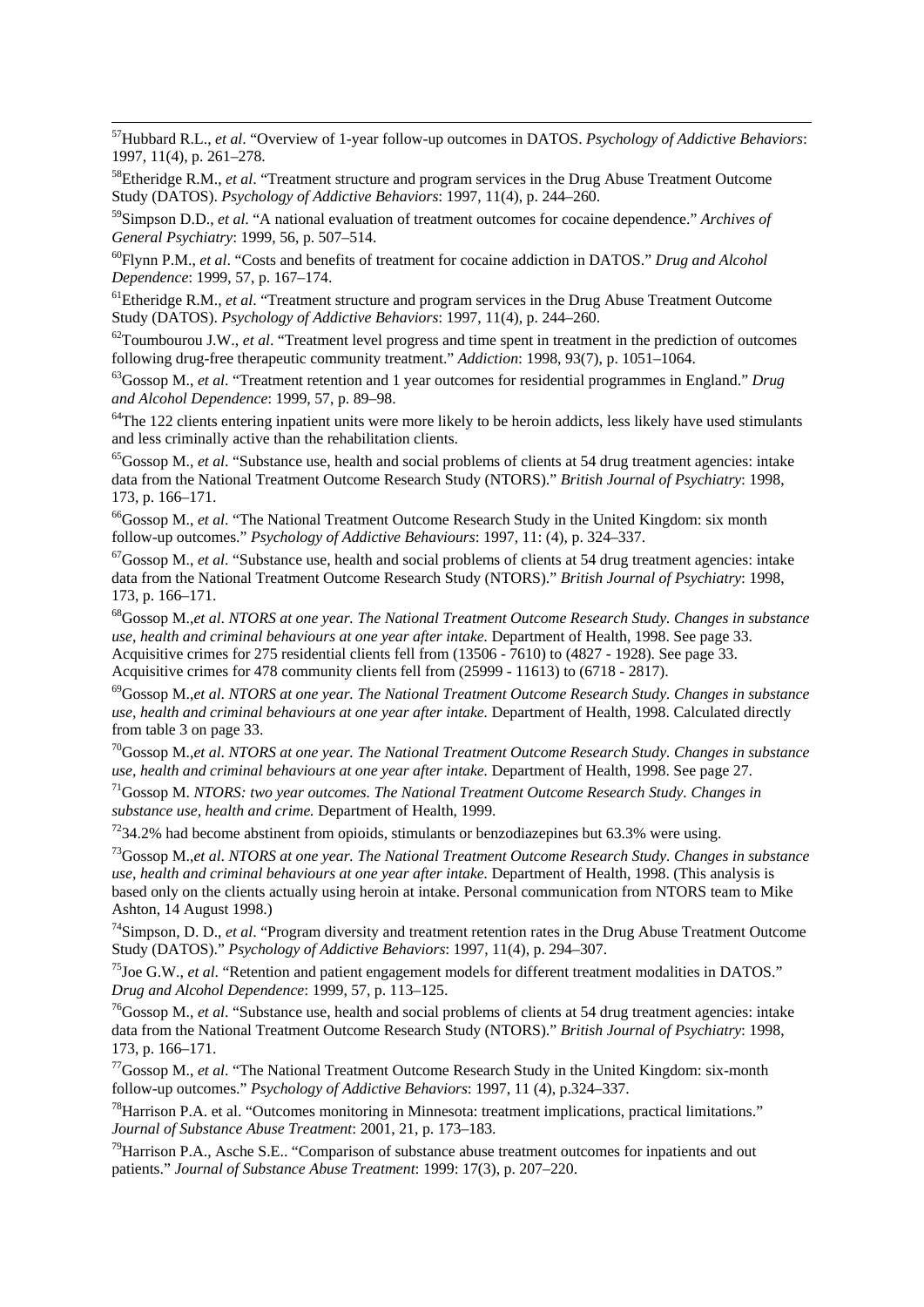80Tertile.

<span id="page-22-0"></span>1

<sup>81</sup>Harrison P.A. et al. "Outcomes monitoring in Minnesota: treatment implications, practical limitations." *Journal of Substance Abuse Treatment*: 2001, 21, p. 173–183.<br><sup>82</sup>Ouartile.

<sup>83</sup>Harrison P.A., Asche S.E.. "Comparison of substance abuse treatment outcomes for inpatients and out

patients." *Journal of Substance Abuse Treatment*: 1999: 17(3), p. 207–220.<br><sup>84</sup>Harrison P.A., Asche S.E.. "Comparison of substance abuse treatment outcomes for inpatients and out patients." *Journal of Substance Abuse Tre* 

<sup>85</sup> Harrison P.A. et al. "Outcomes monitoring in Minnesota: treatment implications, practical limitations." *Journal of Substance Abuse Treatment*: 2001, 21, p. 173–183.<br><sup>86</sup> McCusker J., et al. "Outcomes of four residential treatment models – Project IMPACT." In: Tims F.M., *et al,* 

*eds. The effectiveness of innovative approaches in the treatment of drug abuse*. Westport and London: Greenwood Press, 1997, p. 61–69.

<sup>87</sup> Trent L.K. "Evaluation of a four- versus six-week length of stay in the navy's alcohol treatment program."<br>Journal of Studies in Alcohol: 1998, 59, p. 270–279.

<sup>88</sup>Long C.G. "Treating alcohol problems: a study of programme effectiveness and cost effectiveness according to length and delivery of treatment." *Addiction*: 1998, 93(4), p. 561–571.

<sup>89</sup>Long C.J., Williams M., Holin C.R. "Staff perceptions of organization change of treatment delivery on an addiction unit." *Journal of Advanced Nursing*: 1995, 21, p. 759–765.

90Stark M.J. "Dropping out of substance abuse treatment. A clinically oriented review." *Clinical Psychology Review*: 1992, 12, p. 93–116.

<sup>91</sup>Finney J.W., Hahn A.C., Moos R.H. "The effectiveness of inpatient and outpatient treatment for alcohol abuse: the need to focus on mediators and moderators of setting effects." *Addiction*: 1996, 91(12), p. 1773– 1796; see also the commentaries on this study on pages 1803–1820.

 $92$ Toumbourou J.W., Hamilton M, Fallon B. "Treatment level progress and time spent in treatment in the prediction of outcomes following drug-free therapeutic community treatment." *Addiction*: 1998, 93 (7), p. 1051– 1064.

93Stark M.J. "Dropping out of substance abuse treatment. A clinically oriented review." *Clinical Psychology Review*: 1992, 12, p. 93–116.

<sup>94</sup>Toumbourou J.W., Hamilton M, Fallon B. "Treatment level progress and time spent in treatment in the prediction of outcomes following drug-free therapeutic community treatment." *Addiction*: 1998, 93 (7), p. 1051– 1064.

<sup>95</sup>Pettinati H.M., Meyers K., Evans B.D. "Inpatient alcohol treatment in a private healthcare setting: which patients benefit and at what cost." *American Journal on Addictions*: 1999, 8, p. 220–223.<br><sup>96</sup>The cost ratio for treatment completers was 6.5 to 1. From figure 2 it seems that at the highest alcohol severity

point the probability of relapse was about 0.65 after outpatient treatment and 0.15 after inpatient implying a cost-effectiveness ratio for these patients of about 1.5 to 1.

97Melnick G. *et al*. "A client-treatment matching protocol for therapeutic communities: first report." *Journal of Substance Abuse Treatment*: 2001, 21, p. 119–128.

<sup>98</sup>Drop out rates were no different.

<sup>99</sup>Messina, N.P., *et al.* "Therapeutic community treatment for substance abusers with antisocial personality disorder." *Journal of Substance Abuse Treatment*: 1999. 17(1–2).. p. 121–128.

<sup>100</sup>Nemes S. et al. "The DC Initiative: preliminary outcome studies. Paper presented at the Therapeutic Communities of America conference, 1997, Washington D.C. Cited in: Messina, N.P., *et al*. "Therapeutic community treatment for substance abusers with antisocial personality disorder." *Journal of Substance Abuse Treatment*: 1999, 17(1–2)., p. 121–128.<br><sup>101</sup>Stark M.J. "Dropping out of substance abuse treatment. A clinically oriented review." *Clinical Psychology* 

*Review*: 1992, 12, p. 93–116.<br><sup>102</sup>Greenwood G.L. *et al*. "Relapse outcomes in a randomized trial of residential and day drug abuse treatment."<br>*Journal of Substance Abuse Treatment*: 2001, 20, p. 15—23.

<sup>103</sup>Pettinati H.M., Meyers K., Evans B.D. "Inpatient alcohol treatment in a private healthcare setting: which patients benefit and at what cost." *American Journal on Addictions*: 1999, 8, p. 220–223.

<sup>104</sup>Finney J.W., Hahn A.C., Moos R.H. "The effectiveness of inpatient and outpatient treatment for alcohol